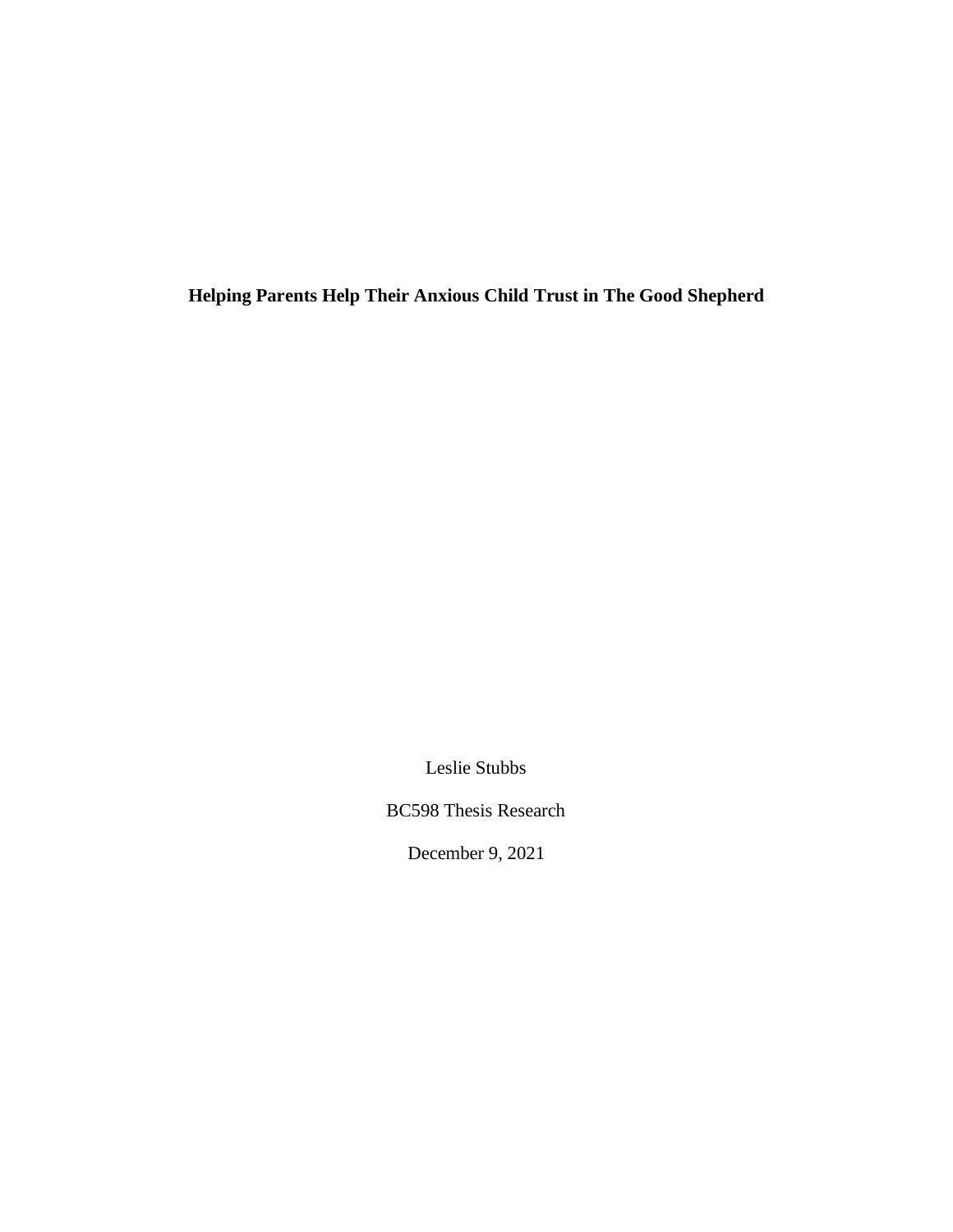# **Abstract**

| Title:   | Helping Parents Help Their Anxious Child Trust in the Good Shepherd |
|----------|---------------------------------------------------------------------|
| Author:  | Leslie Stubbs                                                       |
| Degree:  | Master of Arts in Biblical Counseling                               |
| Date:    | May 5, 2022                                                         |
| Advisor: | Dr. Stuart Scott                                                    |

There are many events, both real and imagined, that can reveal anxiety in a child. The pressures and temptations of social media create an atmosphere of doubt, anguish, or concern. An unsettled home life can give way to threatening worries of ongoing uncertainty. Painful, frightening, and traumatic experiences in a child's short past can expose anxiety in her heart. Secular therapists would utilize empirical and experiential data to calculate the severity and extent of damage caused by these traumatic experiences. They then offer a disease-based methodology which sees mindfulness or medication as the best solution. Biblical counselors are equipped with the infallible Word of God that is sufficient to address the heart of a child and all the struggles she may be experiencing.

Secular therapists use diagnostic tools scale to help determine the risk factors in a child's life that have played into negative outcomes in the mental and physical condition.<sup>1</sup> The anxious child may have controlling fears or worry about situations far outside of her control. She might be unable to concentrate on school work and make poor relationship choices. This paper will help biblical counselors and church laity to understand the heart issues that may be developing in children and then answer those issues with the living and active Word of God which can discern and transform an anxious heart into one of trust and peace (Heb. 4:12; 2 Tim. 3:16; Phil. 4:6-7). Using the imagery of the good shepherd found in the Scripture, biblical counseling with parents can equip them to counsel their child. Children are never too young to be taught how to trust in Christ and overcome anxiety in their lives. Biblical counselors can help parents develop skills and tools in helping these children have hope.

© (Leslie Stubbs, 2021), permission is granted for non-profit educational use

<sup>1.</sup> Melissa A. Louvar Reeves, Trauma and Childhood Adverse Experiences, Chattanooga, TN: National Center for Youth Issues, 2020, 5-6.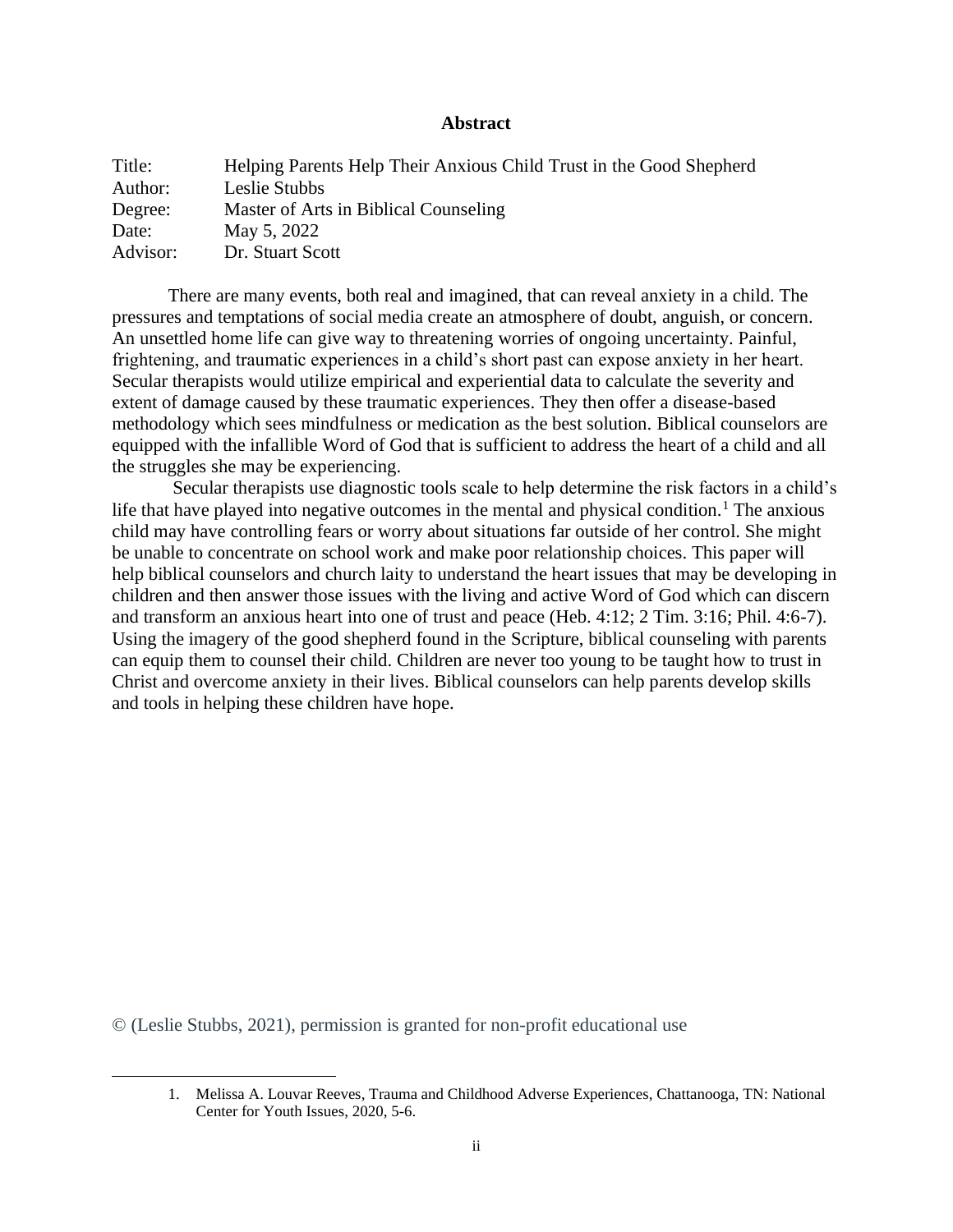## I. Introduction

A. Relevance and Significance

- 1. For the out-reach minded church, children's programs are attended by those who bear the impact of traumatic experiences within their homes.
- 2. Even families within our local church bodies have children who may exhibit an anxious heart. Counselors within the church need to be apprised of what the secular culture is defining as adverse childhood experiences and we need to be equipped to biblically provide hope and help for anxious children impacted by them.
- 3. The ever-pervasive, ever-increasing presence of social media in the lives of children today presents fuel and fodder for anxiety in a child's heart. Children do not have the resources and maturity to handle pressures, albeit often artificial, that many social media activities/relationships present.
- 4. Anxiety is seen often in children who have had traumatic experiences. Children are never too young to be taught how to trust in Christ and overcome anxiety in their lives. Biblical counselors can help parents develop skills and tools in helping their believing children have hope.
- 5. The struggles, desire, and hope for children is just like those of adults and counselors who help adults can help children.<sup>2</sup> It is to these children

<sup>2.</sup> Amy Baker, "Introduction to Counseling Children", (Association of Biblical Counselors, August 12, 2020), [https://biblicalcounseling.com/resource-library/conference-messages/introduction-to](https://biblicalcounseling.com/resource-library/conference-messages/introduction-to-counseling-children/)[counseling-children/.](https://biblicalcounseling.com/resource-library/conference-messages/introduction-to-counseling-children/)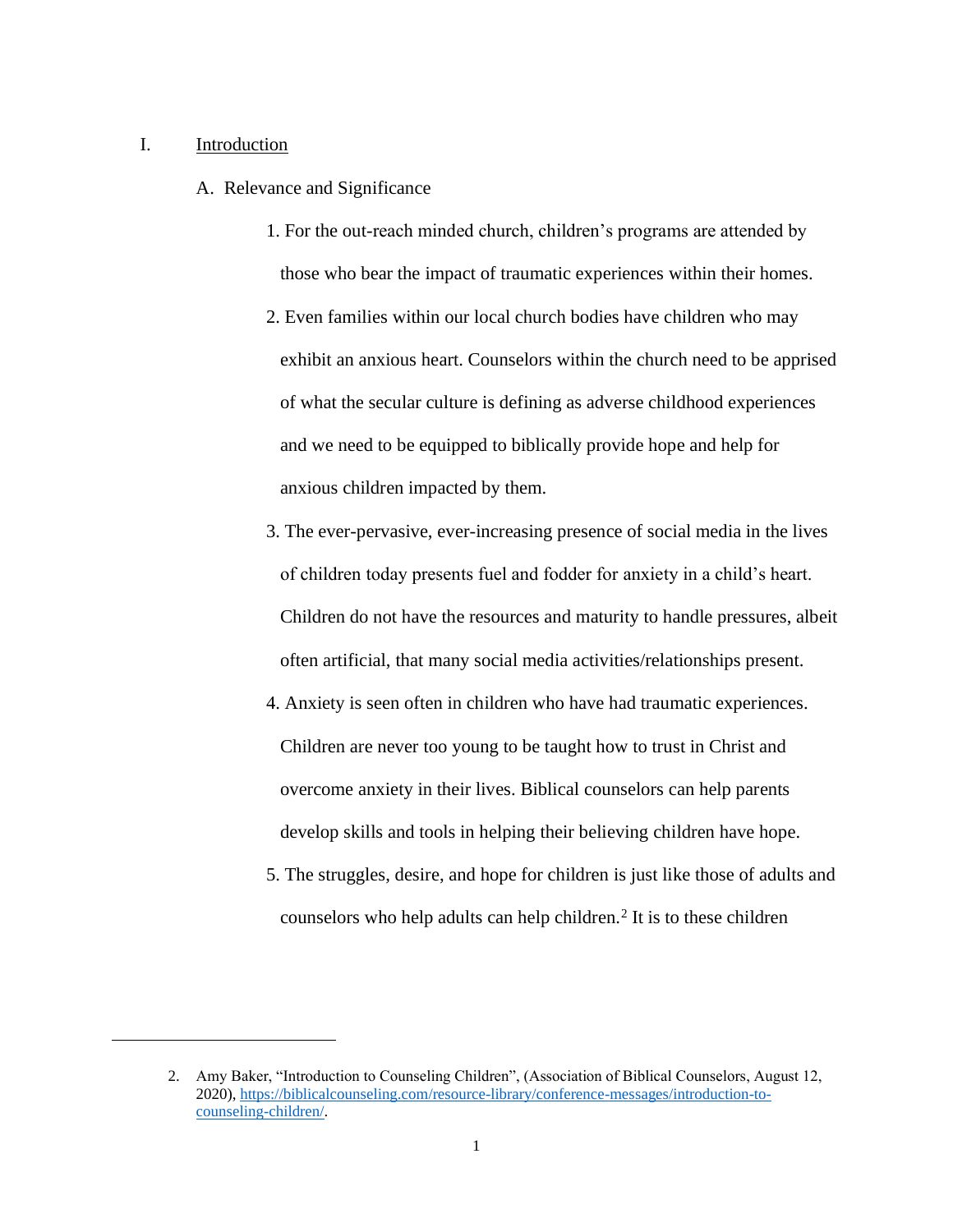struggling with anxiety that Scripture speaks and provides all they need for facing the trauma of this life and bringing God glory in their response.

- B. Research Methodology
	- 1. In order to fully grasp what childhood trauma is defined as in psychology and in biblical terms, I will employ a methodology of library research, internet/video observation, and personal interviews with secular clinicians and Christian counselors.
	- 2. The sources of my research from books include those with a biblical perspective on past experiences and secular approaches to trauma.
	- 3. My contact with secular therapists will be through Family and Children Services of Tulsa and I will have personal interviews with Crossroads Counseling, a Christian counseling center. These two centers use a secular therapeutic methodology and treat both children and adults.

#### C. Limitations and Scope

- 1. The intended audience for this research will be biblical counselors and lay ministers of the Word of God who desire to bring the Gospel and truth of Scripture to the parents of a child who is struggling with anxiety. I intend for this information to be used by those serving in the local church's children's programs and para church ministries.
- 2. I also hope that parents can benefit from a biblical approach to what their foster/adoptive child may have experienced prior to joining their home.
- 3. By researching and recognizing the secular model of diagnosis and therapeutic treatment for childhood anxiety, I will try to encourage parents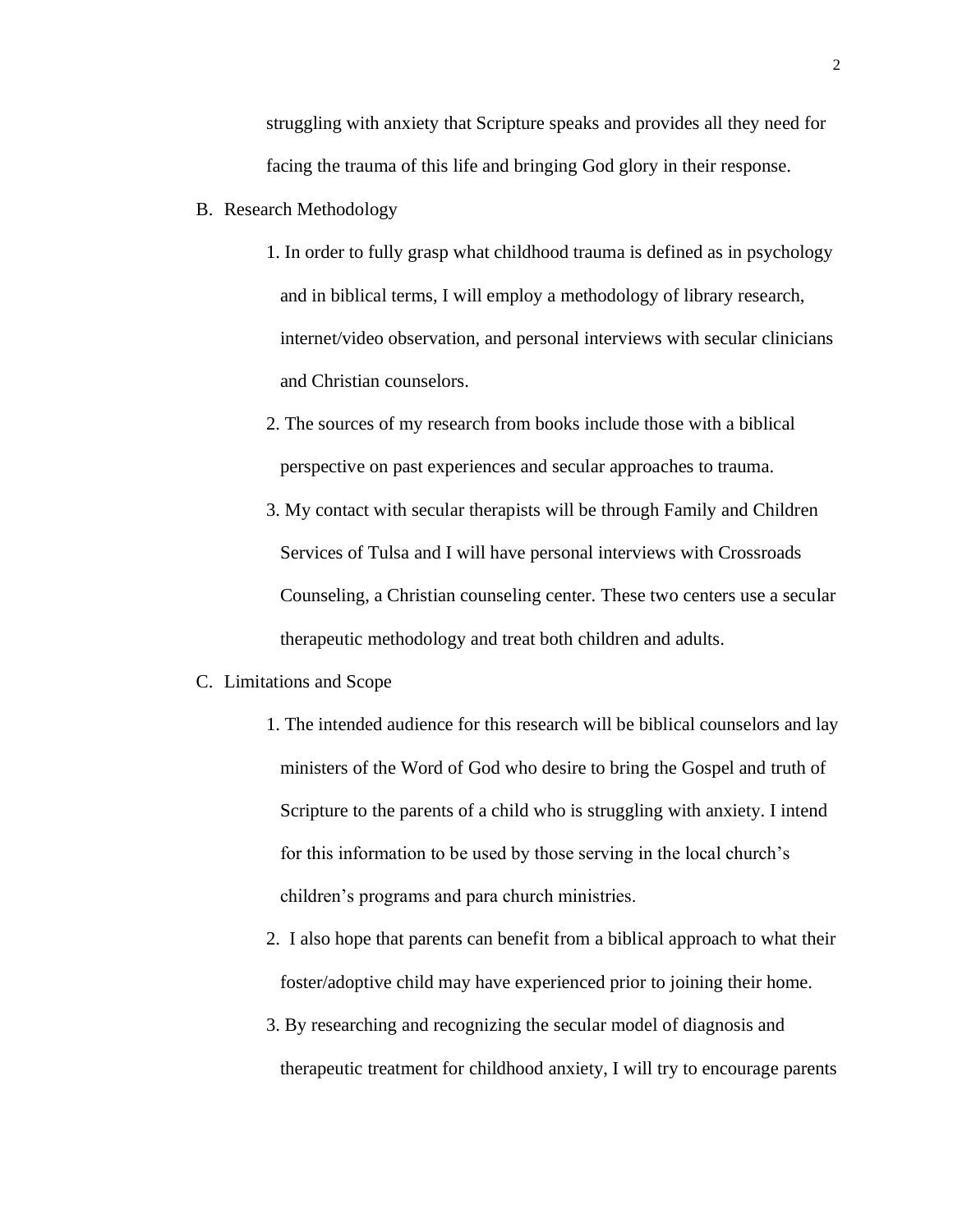in seeking to instill in their child the biblical process of change rather than the worldly approach to their child's struggles.

4. I plan to use the imagery of the Good Shepherd given in Scripture for God the Father and God the Son to show parents how they can bring biblical hope to their child.

## D. Assumptions

- 1. This research will be conducted from an avowedly biblical perspective. The starting point is the total sufficiency and inerrancy of Scripture for all of life (Heb. 4:12-13; 2 Tim. 3:16; 2 Peter 1:3). Everything regarding the care of the soul of man can be addressed and resolved from the Word of God. God's written Word, the Bible, is the authority for all life and the final word for all relationships.
- 2. The Gospel of Jesus Christ is the only pathway for true, lasting, transformation in the life of a believer (2 Cor. 5:17, 21, Gal. 2:20). It is also assumed that God gives common grace to all mankind, all those that bear His image. This grace allows that those who deny God's existence or authority may still discover and offer valuable observations into the responses and behavior of people.
- 3. Scripture gives parents the final human authority in the life of their children and the ultimate human responsibility for care, training, and spiritual instruction (Deut. 6:4-9; Eph. 6:4; Ps. 127:3-5).
- E. Definition of Terminology
	- 1. Secular Definitions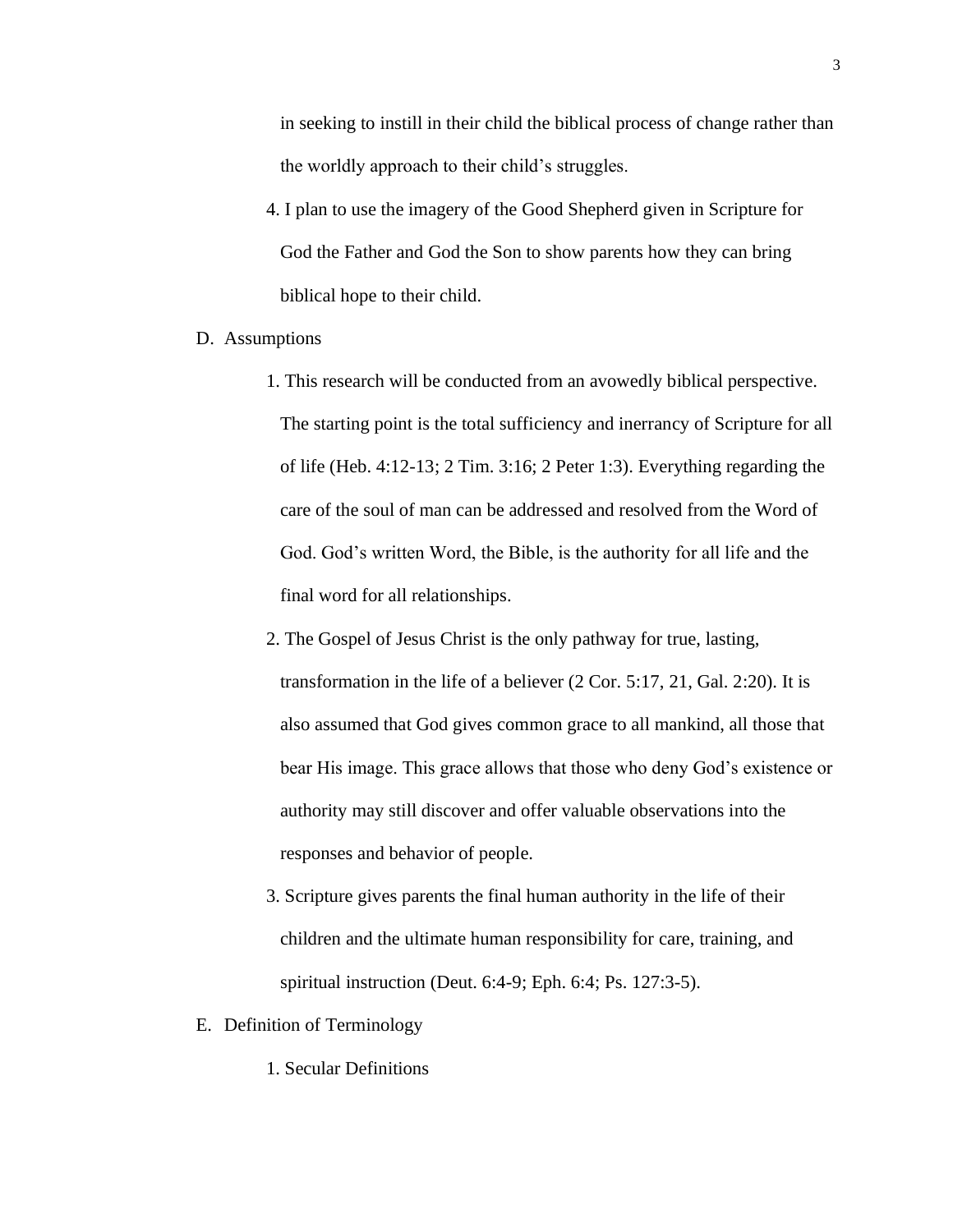- a. Anxiety is considered a mental disorder by the psychiatric and psychology community. It is given a medical diagnosis and treatment in adults and in children.
- b. According to the Diagnostic and Statistical Manual  $-5<sup>th</sup>$  Edition, anxiety disorder is defined as having the "features of excessive fear and anxiety and related behavioral disturbances."<sup>3</sup>
- c. Anxiety is the emotional response to an anticipated future threat or danger and fear is the emotional response to a real or perceived imminent threat.<sup>4</sup>
- d. "Anxiety disorders differ from developmentally normative fear or anxiety by being excessive or persisting beyond developmentally appropriate periods."<sup>5</sup>
- e. Anxiety in children can be differentiated in diagnoses.
	- a. Separation anxiety disorder
	- b. Generalized anxiety disorder
	- c. Panic disorder
	- d. Agoraphobia
	- e. Social anxiety disorder
	- f. Post-traumatic stress disorder
	- g. Illness anxiety disorder

5. Ibid.

<sup>3.</sup> Diagnostic and Statistical Manual of Mental Disorders  $-5<sup>th</sup>$  ed., (Washington D.C.: American Psychiatric Publishing, 2013), 189.

<sup>4.</sup> Ibid.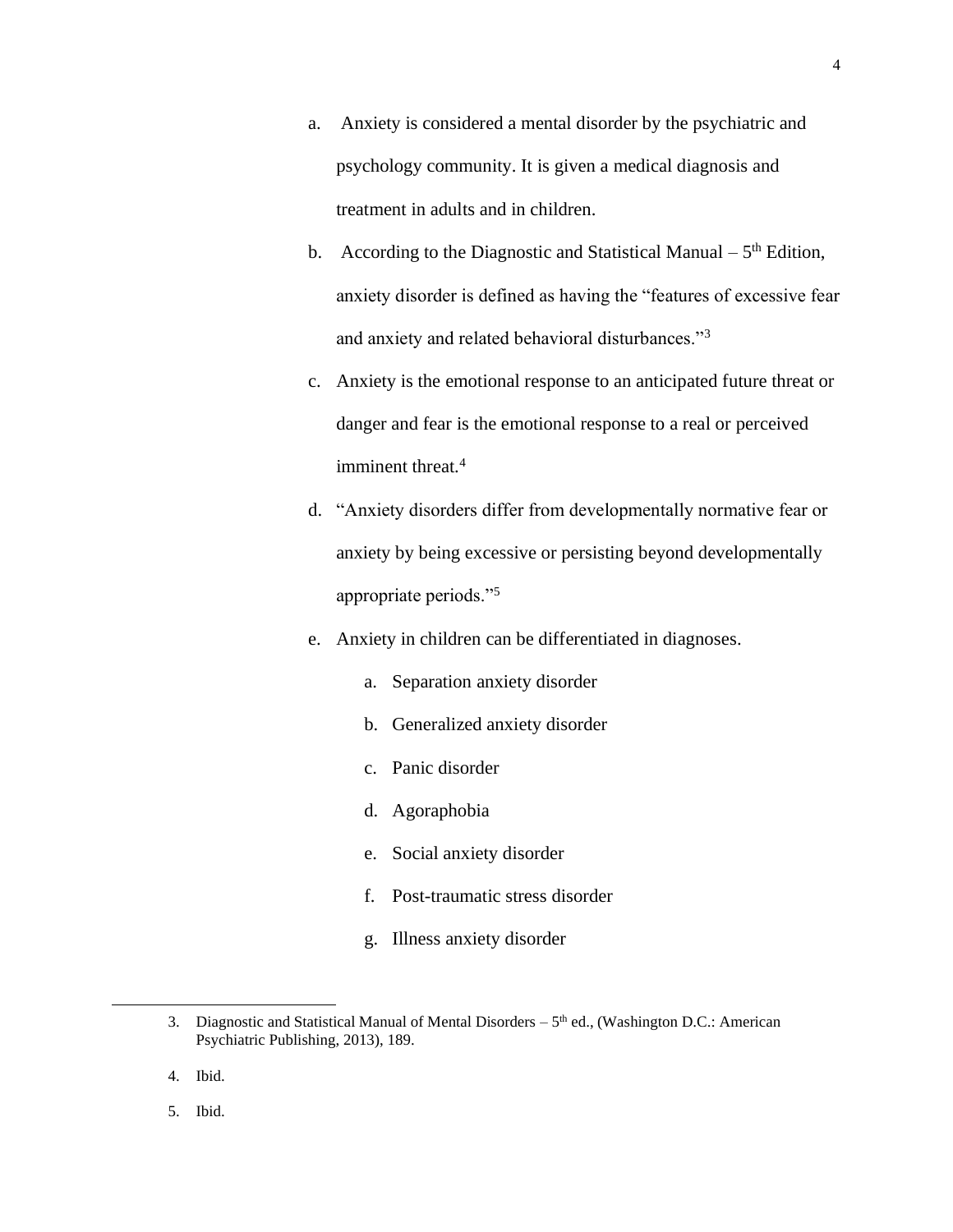- h. Bereavement
- i. Depressive and bipolar disorders
- j. Oppositional defiance disorder
- k. Psychotic disorders
- l. Personality disorders<sup>6</sup>
- 2. Biblical Definitions
	- a. "The Bible distinguishes between godly concern and ungodly anxiety and fear. Godly concern is focused on others and on God's glory. Ungodly fear/anxiety focuses on what might happen to you without consideration of the love, wisdom, and sovereign power of God."<sup>7</sup>
	- b. Anxiety is to be avoided, resisted, put off, and replaced (Matt. 6:25-24; Luke 12:25-26; Phil. 4:6-8; 1 Peter 5:7). The Greek word for "anxious" is "merimnos" and means to be anxious about, to worry, be concerned.<sup>8</sup>

## II. Definition of the Problem

This section will be devoted to defining the problem of anxiety in children and gaining a deeper understanding of the secular definition and biblical view.

<sup>6.</sup> Ibid., 194-195.

<sup>7.</sup> Marshal and Mary Asher, *The Christian's Guide to Psychological Terms*, 2nd ed., (Bemidji, MN: Focus Publishing, 2014, 2004), 14.

<sup>8.</sup> James Swanson, *[Dictionary of Biblical Languages with Semantic Domains: Greek \(New Testament\)](https://ref.ly/logosres/dblgreek?ref=DBLGreek.DBLG+3534&off=66&ctx=DNT+4.589%E2%80%94LN+25.225+~be+anxious+about%2c+wo)* (Oak Harbor: Logos Research Systems, Inc., 1997).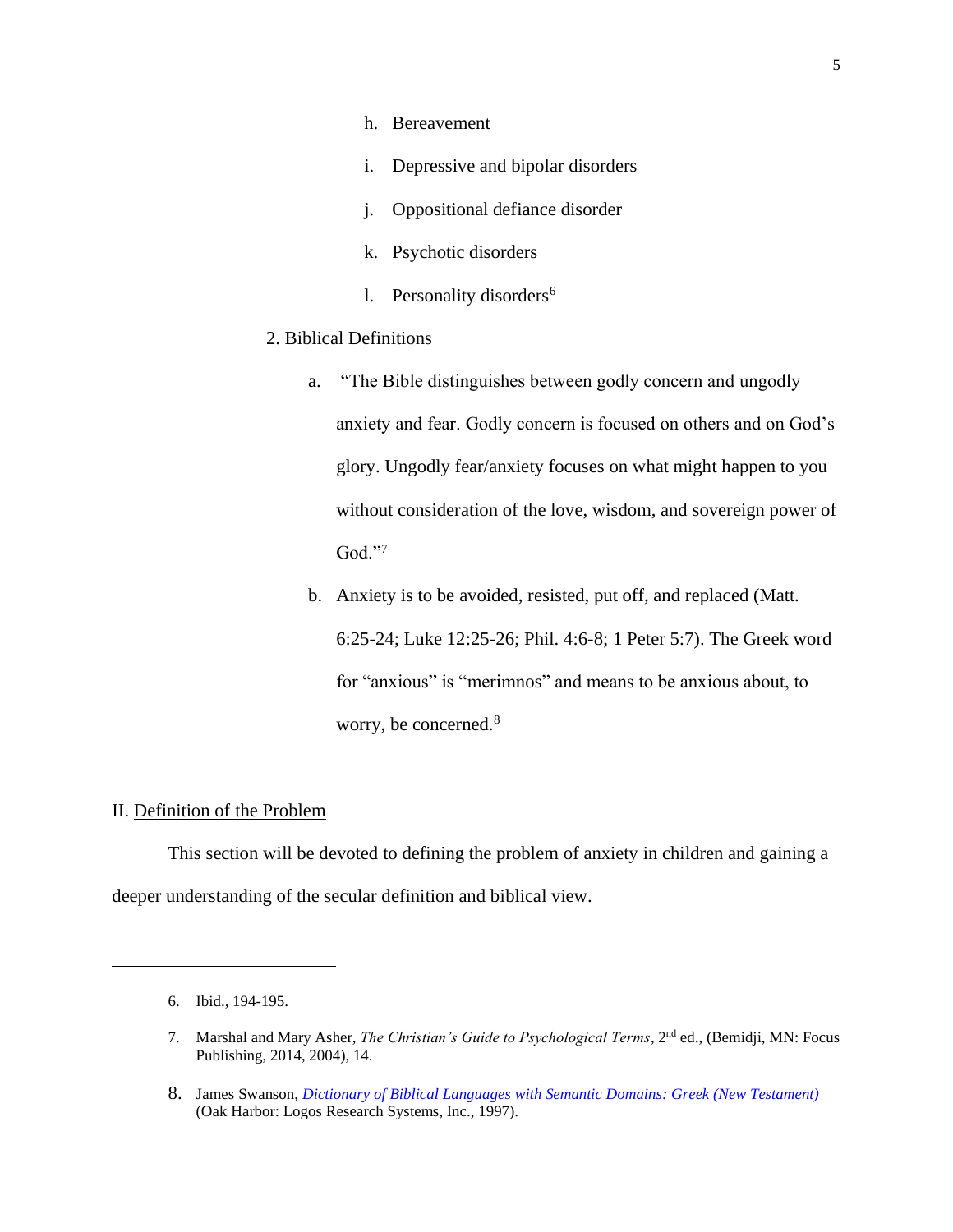- A. The Secular View
	- 1. The Diagnostic and Statistical Manual of Mental Disorders, Fifth Edition (DSM-5), states that the prevalence of anxiety varies depending on the specific type. Selective mutism (choosing when to speak) ranges below 1% and specific phobias can affect up to 16% of the adolescent population in the United States.<sup>9</sup> Other types of anxiety fall within this range.
	- 2. Although it is difficult to know precisely, it is estimated that 10 to 15 percent of American children meet the diagnostic criteria for an anxiety disorder, making it the number one class of "pediatric emotional disorder."<sup>10</sup>
	- 3. "In children, the fear or anxiety may be expressed by crying, tantrums, freezing or clinging."<sup>11</sup> Anxiety often will involve some type of avoidance and affects the child in three ways.
		- a. Mental processes or thoughts are affected by the child centering all thoughts around a particular perceived danger or threat.
		- b. Physical issues develop such as rapid heart rate, increased breathing, sweating, sleeplessness, and nausea.
		- c. Behavior troubles arise out of avoidance of activity deemed dangerous.<sup>12</sup>

<sup>9.</sup> Diagnostic and Statistical Manual of Mental Disorders  $-5<sup>th</sup>$  ed., (Washington D.C.: American Psychiatric Publishing, 2013), 189 – 199.

<sup>10.</sup> Paul Foxman, *The Worried Child: Recognizing Anxiety in Children and Helping Them Heal* (Alameda, CA: Hunter House Publisher, 2004), 2.

<sup>11.</sup> Ibid., 197.

<sup>12.</sup> Ronald M. Rapee, Ann Wignall, Susan H. Spence, Vanessa Cobham, Heidi Lyneham, *Helping Your Anxious Child -A Step-by-Step Guide for Parents*, 2nd ed., (Oakland, CA: New Harbinger Publications, 2008), 20.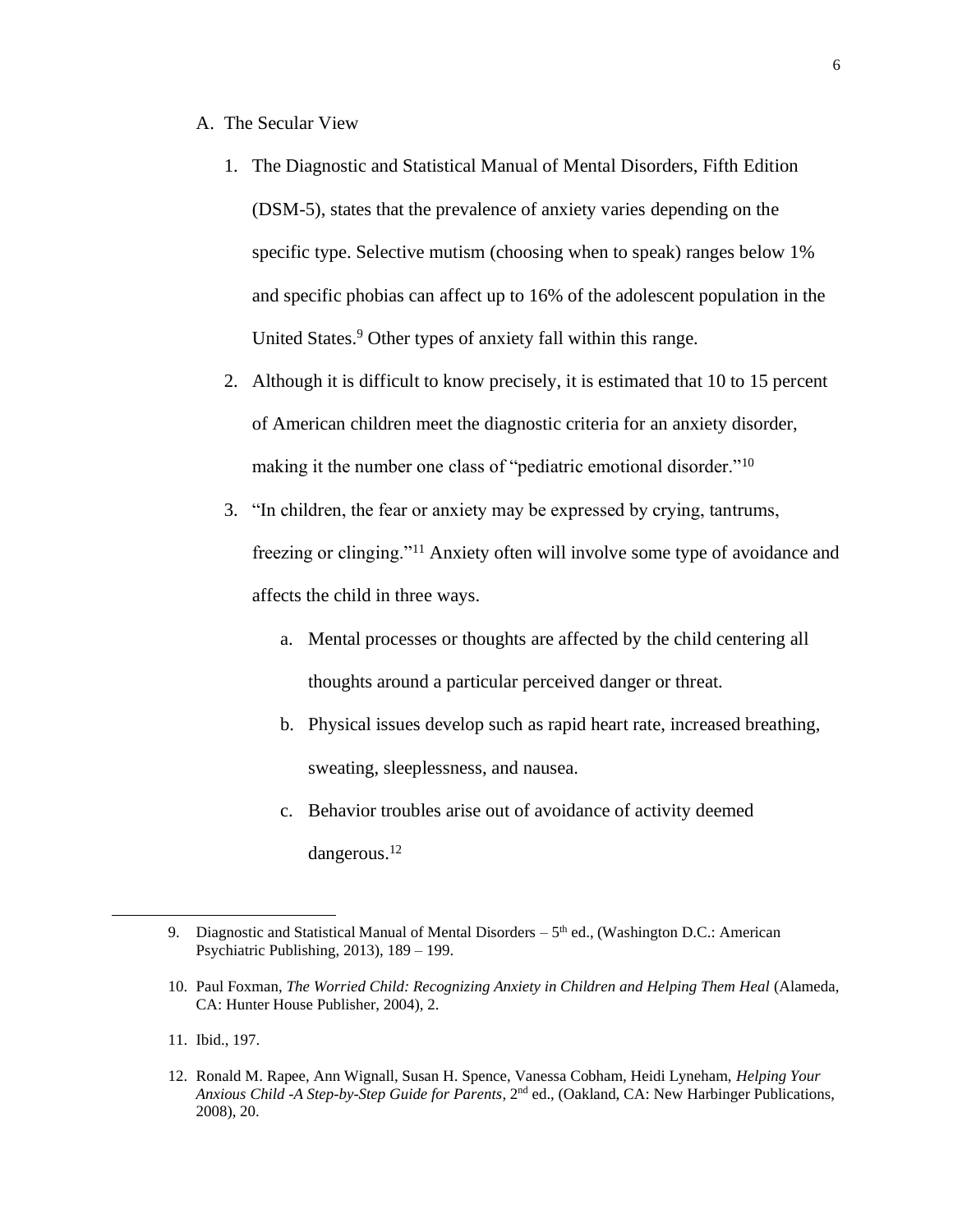- 4. Fears are considered a normal part of life and it is difficult to determine if a child's anxiety is 'normal'."<sup>13</sup> Parents can evaluate if their child's fear and anxiety is a problem for the child and "interferes with or cause difficulties for" the child.<sup>14</sup> It is suggested that a better way to consider a child's problem with anxiety is to recognize that all children have some level of anxiety and the determination comes at the intensity that is "adversely affecting his or her life." $^{15}$
- 5. Shyness plays into an anxious child's life and may limit the number of friends he or she has.<sup>16</sup> A child's academic performance may be affected as an anxious child might underachieve in presentations, avoid question asking, or be unable to concentrate.<sup>17</sup>
- 6. The secular view would say that no one knows why children are anxious but there are several factors "that might cause or at least keep anxiety going in children."<sup>18</sup>
	- a. Genes can be the source of anxiety in children as emotional sensitivity, according to secular research, can be passed on from parent to child.

- 14. Ibid., 17.
- 15. Ibid.
- 16. Ibid., 18.
- 17. Ibid., 19.
- 18. Ibid., 28.

<sup>13.</sup> Ibid., 16-17.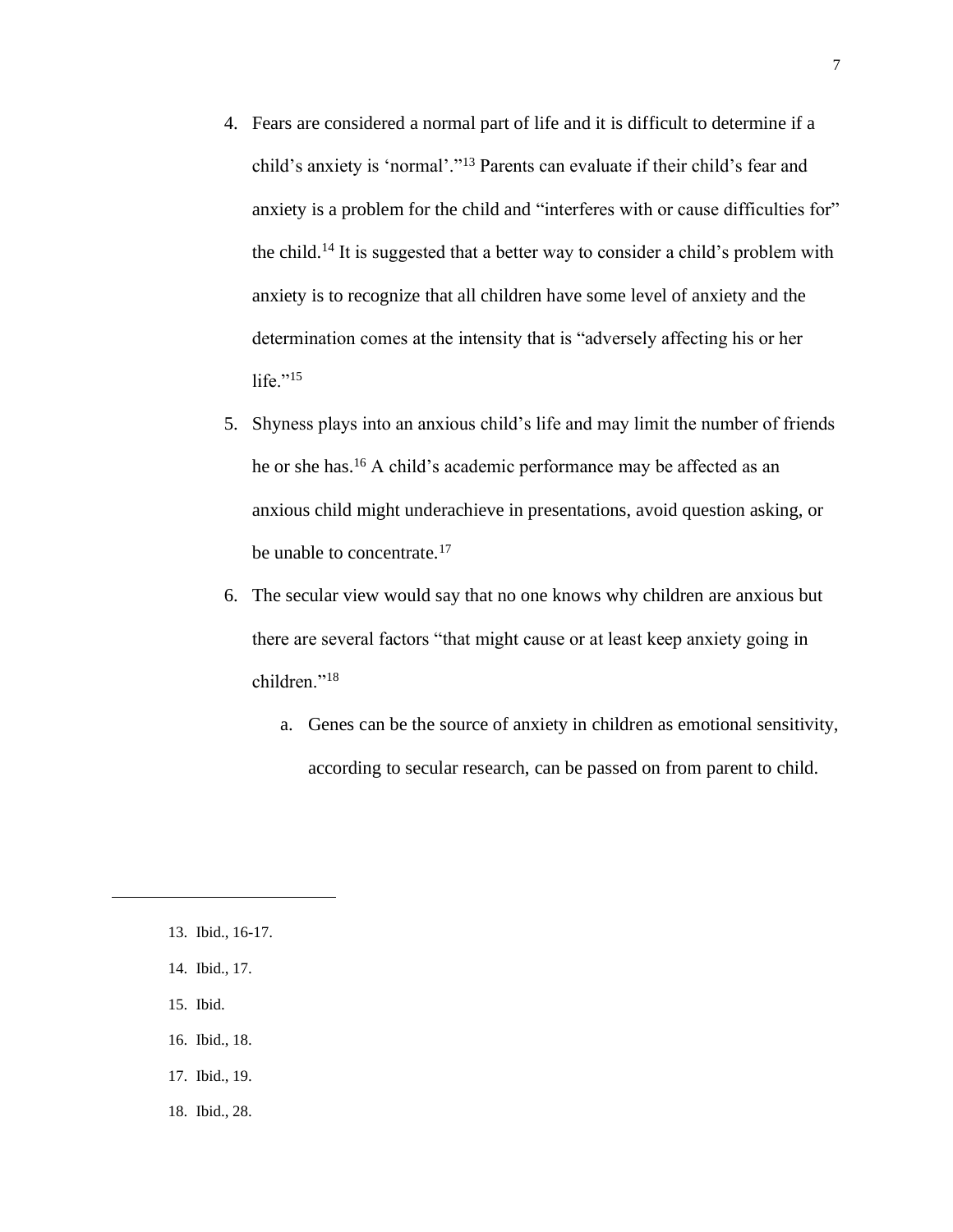- b. Negative thoughts that are repeated after or between troubling events are seen as fuel for anxiety in a child.
- c. Avoiding a fearful or potentially threatening situation or environment keeps anxiety alive in a child.
- d. Parent reaction to a child's anxiety may itself be a catalyst for more anxious thoughts and behaviors.
- e. Parent modeling provides a framework by which children create their own methods of dealing with anxious feelings.
- f. Stressors considered normal in a child's life may prove to be extreme events for a child that is considered already sensitive and anxious.<sup>19</sup>
- B. The Biblical View
	- 1. The gospel and hope of transformation through salvation in Christ is the same for children as for adults. "The Bible offers that same gospel to adults and children alike, and in fact urges us to come to God like little children."<sup>20</sup> All children, as well as adults, must be called to repentance and faith in Jesus and this repentance is a turning away from sin.
	- 2. Children are a gift from God to parents (Ps. 127:3) and God delights in the praise of children (Ps. 8:2). Jesus welcomes children and declared that His kingdom belongs to those who had faith as they (Matt. 19:13-15).
	- 3. Sins are the same for children as they are for adults and anxiety is clearly forbidden in Scripture (Matt. 6:25; Phil. 4:6; 1 Peter 5:6-7).

<sup>19.</sup> Ibid., 29-31.

<sup>20.</sup> Marty Machowski, "Leading Children to Jesus", in *Caring for the Souls of Children: A Biblical Counselor's Manual*, ed. Amy Baker (Greensboro, NC: New Growth Press, 2020), 56.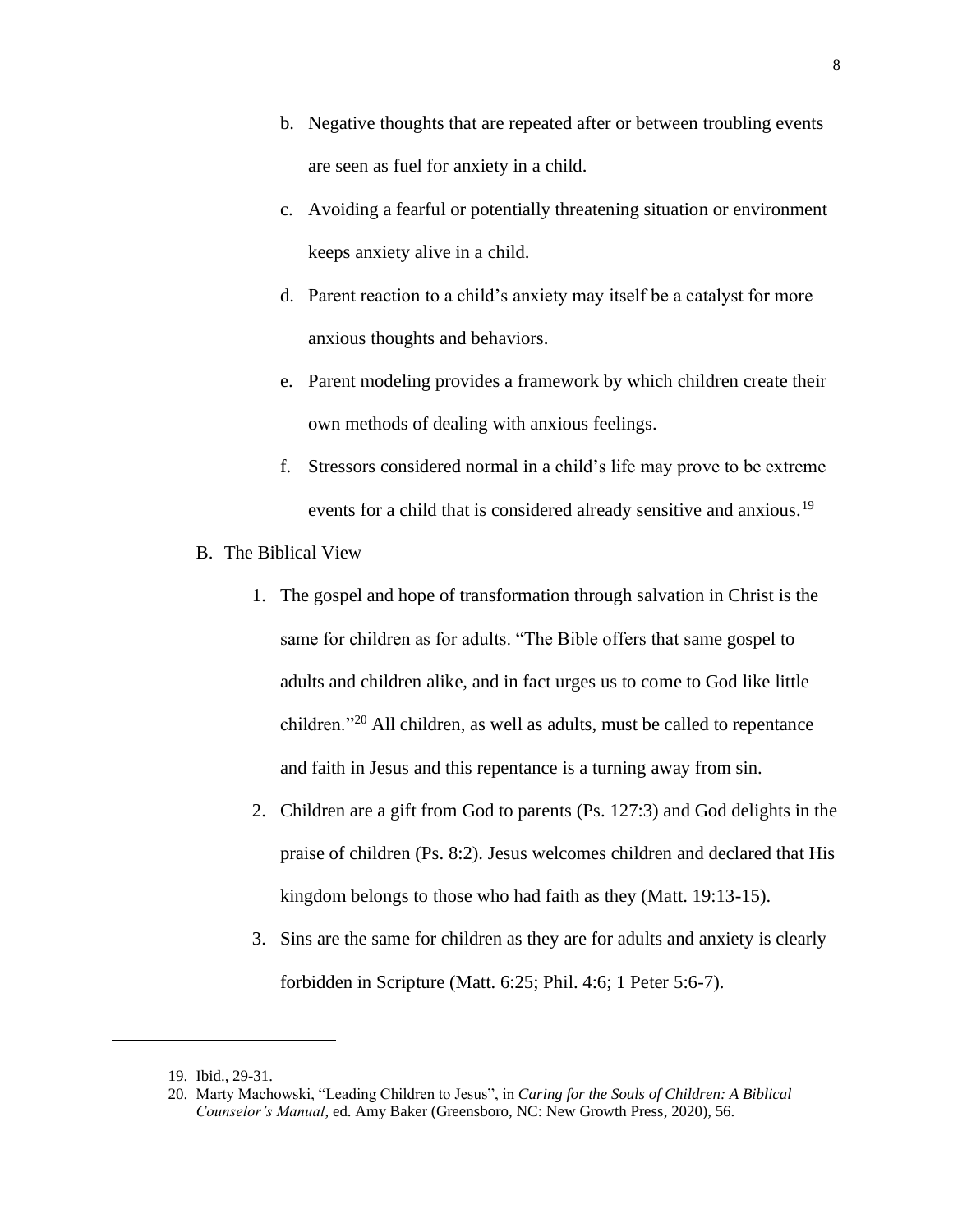- 4. Anxiety has a negative influence on the body and the soul (Prov. 12:25, 14:30, 17:22). Even if a child has inherited a genetic trait from a parent or is copying behavior of a parent, this does not determine the child's response and spiritual growth.
- 5. Fear and anxiety can be a warning sign that something is wrong and we need to take action.<sup>21</sup> A physical response to actual danger is God's gift to allow us to respond appropriately to peril but the body (brain included) cannot tell the difference between real and imagined danger.<sup>22</sup> From a past experience or imagined fear, a child may develop anxiety over an event that may not be a reality. "Such strange creatures are we that we probably smart more under blows which never fall upon us than we do under those which do actually come. The rod of God does not smite us as sharply as the rod of our own imagination does; our groundless fears are our chief tormentors."<sup>23</sup>
- 6. Anxiety and worry are sinful because trust of a future event is transferred from God to self – "the problem is not with your brain; it's with the imaginations of the mind that are spawning your brain's responses."<sup>24</sup>

24. Fitzpatrick, 123.

<sup>21.</sup> Elyse Fitzpatrick and Laura Hendrickson, M.D., *Will Medicine Stop the Pain? : Finding God's Healing for Depression, Anxiety, & Other Troubling Emotions*, (Chicago, IL: Moody Press, 2006), 121.

<sup>22.</sup> Ibid., 123.

<sup>23.</sup> Charles H. Spurgeon, "Needless Fears", (sermon, Metropolitan Tabernacle Newington, delivered on June 11, 1874, published June 25, 1908), accessed October 25, 2021, [http://www.spurgeongems.org/sermon/chs3098.pdf,](http://www.spurgeongems.org/sermon/chs3098.pdf) 2.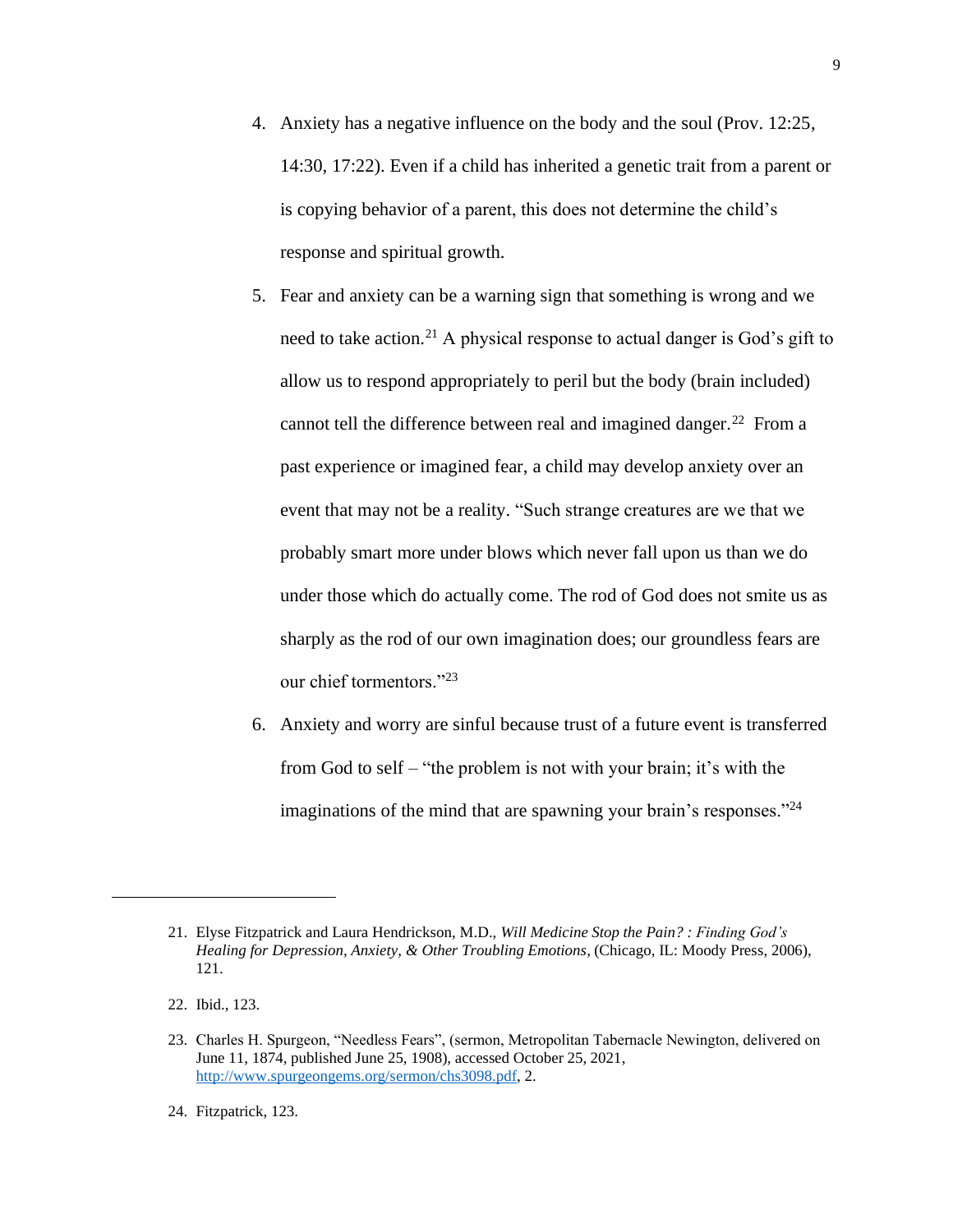Children struggle with anxiety because they are actually using their Godgiven ability to imagine a certain event or situation in their heart in the wrong way.<sup>25</sup>

7. Children are designed uniquely and fearfully and wonderfully made by God (Ps. 139:13-16) and they may vary in their response to stress and danger. They all have different strengths and weaknesses and different temptations and struggles as some will tend to be more fearful and anxious. "They are more alert to potential risks and are in tune with the peril others are experiencing. This creates a heightened sense of vulnerability for them."<sup>26</sup>

# III. Research

- A. The Secular Model
	- 1. According to the DSM-5, a child is diagnosed as having an anxiety disorder if "the fear, anxiety, or avoidance is persistent, lasting at least 4 weeks in children and adolescents."<sup>27</sup> Observations and self-reporting symptoms by children or parents that "the disturbance causes clinically significant distress or impairment in social, academic, occupational, or other important areas of functioning."<sup>28</sup>

28. Ibid.

<sup>25.</sup> Ibid.

<sup>26.</sup> Julie Lowe, *Helping Your Anxious Child: What to do When Worries Get Big* (Greensboro, NC: New Growth Press, 2018), 5.

<sup>27.</sup> DSM-5, 191.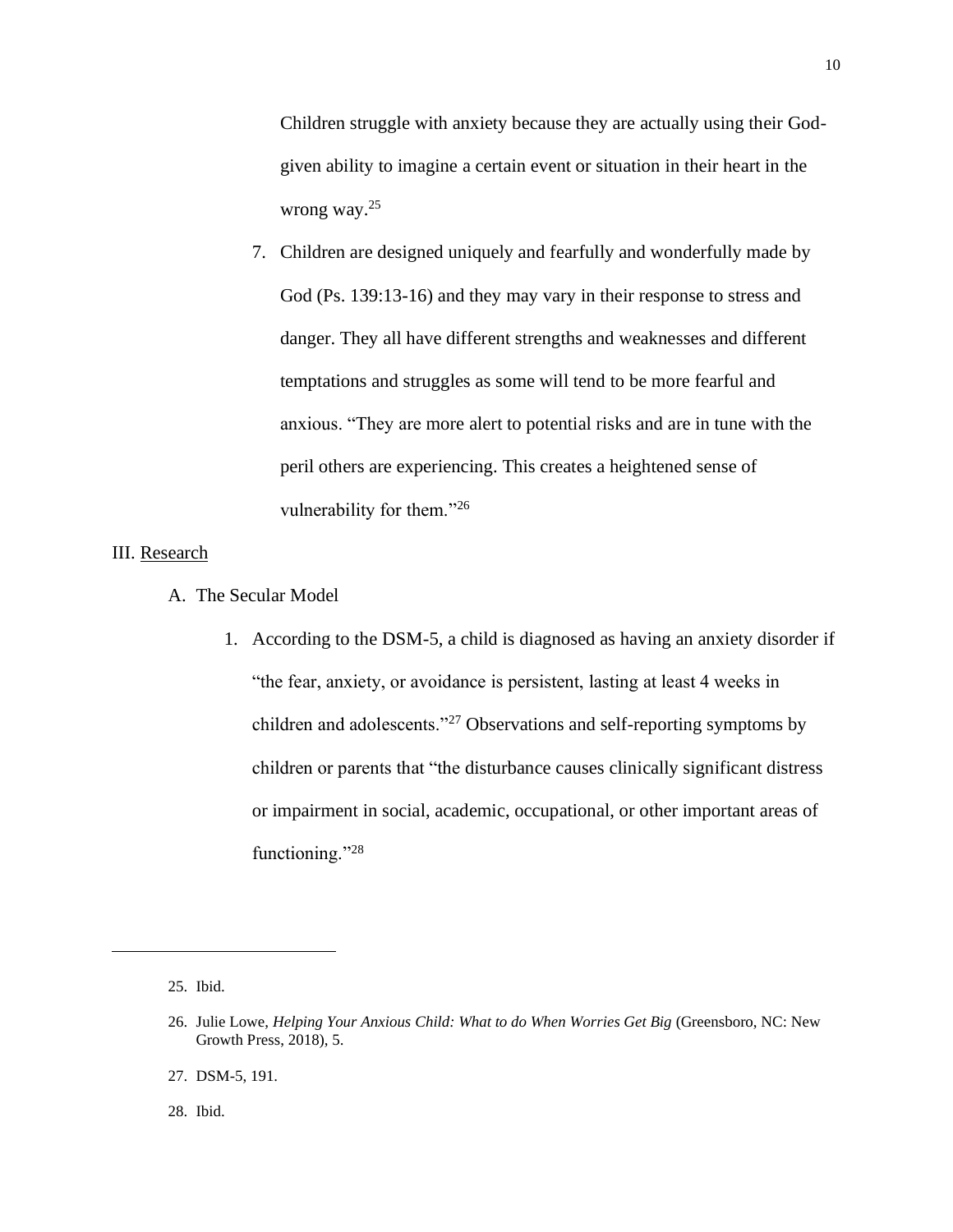- 2. Research can come in the form of studies done to determine the relationship between certain activities and anxiety in children. A study in the Canadian Journal of Psychiatry measured the effect of screen time on a group of seventh graders over the course of four years.<sup>29</sup> This study showed a marked increase in anxiety symptoms for children as their usage of screen time increased.<sup>30</sup> These symptoms were measured in the same way as the DSM-5 presents criteria. "Technology-based negative social comparison, anxiety resulting from lack of emotion-regulation skills" and "worries about being inadequately connected" are seen as causes of an increase in anxiety in children.<sup>31</sup>
- 3. Most often, solutions for the anxious child from the secular world is in the form of medications and cognitive behavioral therapy.<sup>32</sup> And, the recommended medication of choice is serotonin reuptake inhibitors, or antidepressants.<sup>33</sup>
- 4. Like cognitive behavioral therapy, mindfulness is a practice that is prescribed for the anxious child for noticing the "here and now" letting "thoughts begin to settle" and clearing her mind.<sup>34</sup> These thoughts are centered on developing

<sup>29.</sup> Elroy Boers, Mohammad H. Afzali, and Patricia Conrod, "Temporal Associations of Screen Time and Anxiety Symptoms Among Adolescents", *The Canadian Journal of Psychiatry*, November 4, 2019, accessed October 31, 2021, [https://journals.sagepub.com/doi/full/10.1177/0706743719885486.](https://journals.sagepub.com/doi/full/10.1177/0706743719885486) 

<sup>30.</sup> Ibid.

<sup>31.</sup> Elizabeth Hoge, David Bickham, Joanne Cantor, "Digital Media, Anxiety, and Depression in Children", *Pediatrics*, November 2017, accessed October 31, 2021, [https://pediatrics.aappublications.org/content/140/Supplement\\_2/S76.](https://pediatrics.aappublications.org/content/140/Supplement_2/S76)

<sup>32.</sup> Jerry Bubrick PhD, "What is the Best Treatment for Anxiety?", *Child Mind Institute*, accessed October 31, 2021, [https://childmind.org/article/behavioral-treatment-kids-anxiety/.](https://childmind.org/article/behavioral-treatment-kids-anxiety/)

<sup>33.</sup> John D. Walkup, MD, "Best Medications for Kids with Anxiety", Child Mind Institute, accessed October 31, 2021[, https://childmind.org/article/best-medications-for-kids-anxiety/.](https://childmind.org/article/best-medications-for-kids-anxiety/)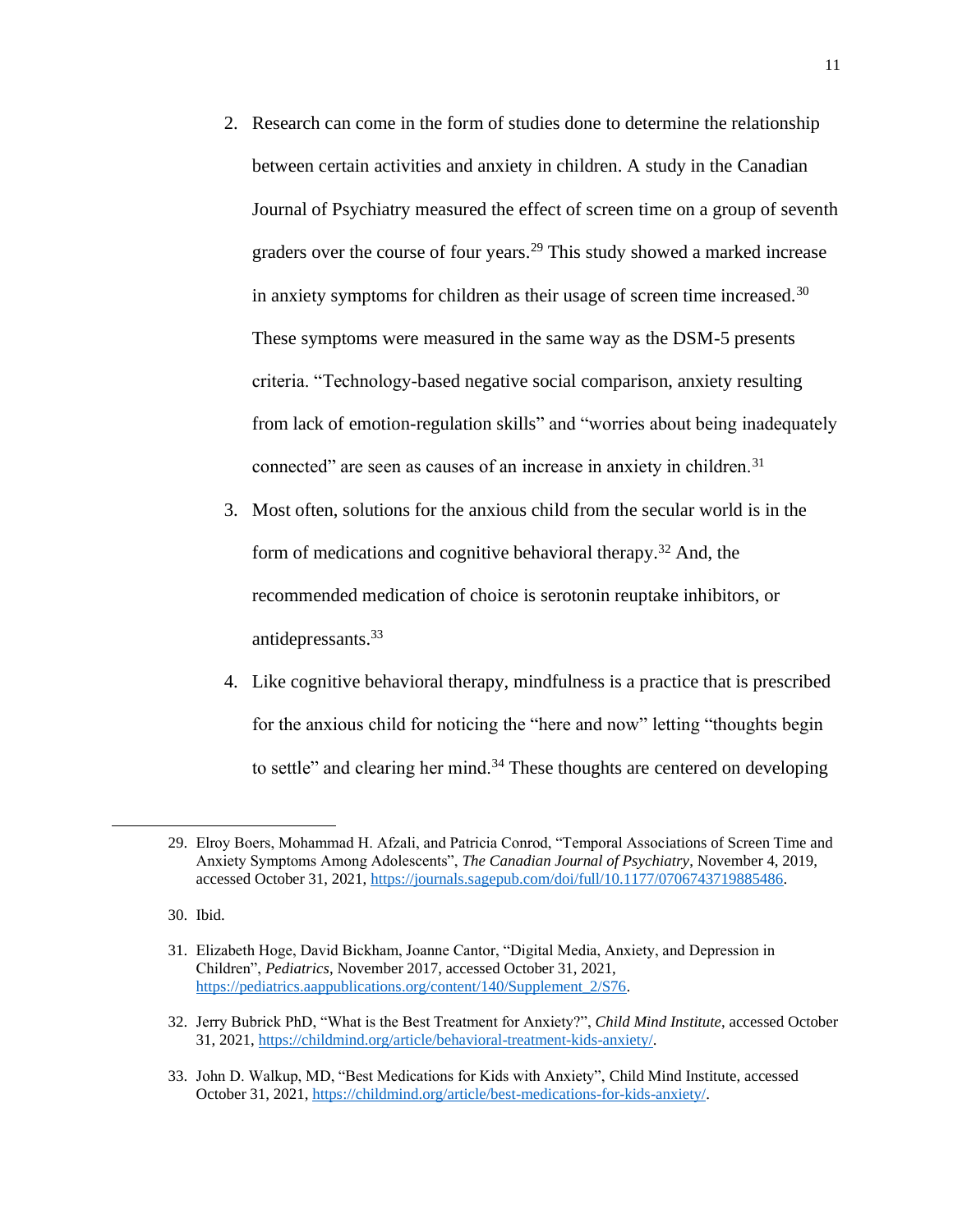an awareness of being only in the moment and calling upon inner strength, self-affirmation, directed breathing, and guided meditation; "no right or wrong answer."<sup>35</sup>

## B. The Biblical Model

- 1. The Old Testament is replete with admonitions concerning anxiety. The prophet Isaiah speaks for God to His people when he pens "Do not anxiously look about you" (Is. 41:10). Undergirding all that is the command to a life free of worry is the promise of God's continual presence and His work on behalf of His people.
	- a. God's presence is spoken of in numerous passages in which the Lord commends His people to live free of anxious care. He wants them to know of His abiding with them so that whatever cares that they face may be kept in the perspective of His omnipresence. These verses remind His people of the command to fear not coupled with the security of God's promise to be with us (Gen. 26:24, 28:15; Deut. 20:1, 31:6, 8; Joshua 1:9; Is. 43:2, 5, 44:2).
	- b. God also commands His people to lay aside anxiety with a grasp of His promises of the works He will do on their behalf. These works give the assurance of His hand upon them to keep them, prosper them, give them victory, salvation, help, and redemption (Gen. 15:1 28:15; Deut. 3:22; Ps. 27:1; Is. 35:4, 41:13-14, 44:2; Jer. 30:10, 46:27).

<sup>34.</sup> Susan Verde, I Am Peace (New York: Abrams Books, 2017), 8-9.

<sup>35.</sup> Ibid., 30.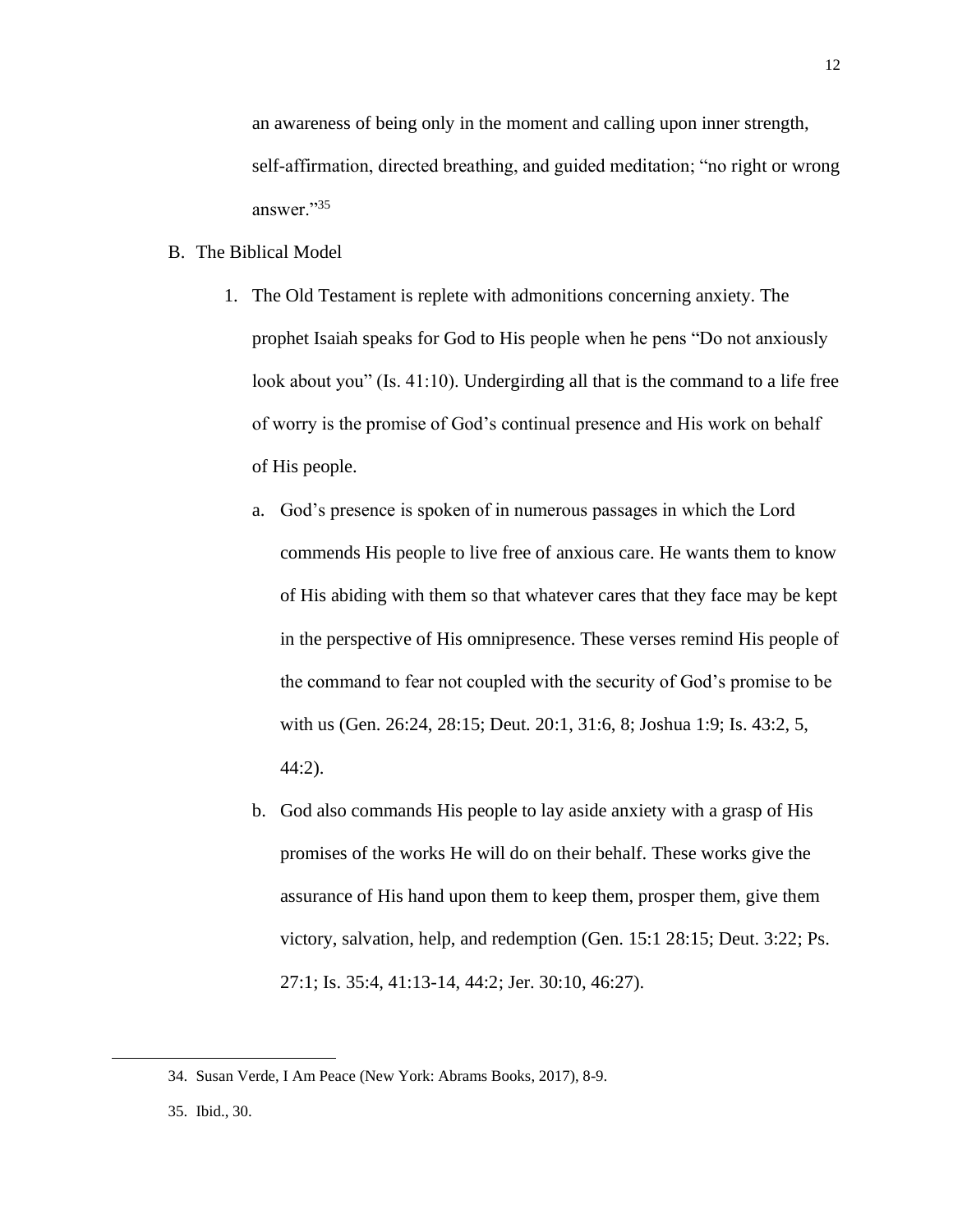- c. Proverbs speaks to the weight of anxiety and the remedy that is found in a good word (Pr. 12:25). Anxiety is destructive and burdens the body as well as the soul.
- 2. The New Testament also states the negative command against anxiety and worry. It is a prohibition to what our culture today deems as simply a disorder or troubling emotion. "But when Jesus (or Paul or Peter, who were writing under divine inspiration) says to us, "Don't be anxious," it has the force of a moral command. In other words, it is the moral will of God that we not be anxious. Or to say it more explicitly, it is sin."<sup>36</sup>
	- a. God's prohibits worry and anxiety by giving a negative command throughout the New Testament. He forbids being anxious for basic necessities of life (Matt. 6:25-34) where Jesus uses the word anxious six times in those few verses. This is repeated with the same Greek word (merimnao) in Luke 12:22- 26. Paul tells the Philippian believers that they need not be anxious about anything at all because "the Lord is near" (Phil. 4:5-6).
	- b. As in the Old Testament, God's promised provision, presence, and protection are offered as reasons to never worry or be anxious. Various forms of creation are used to illustrate God's sovereign and loving care so that man, made in His image, might fully grasp His complete care for him. Jesus uses birds,

<sup>36.</sup> Jerry Bridges, Respectable Sins (Colorado Springs, CO: NavPress, 2007), 58.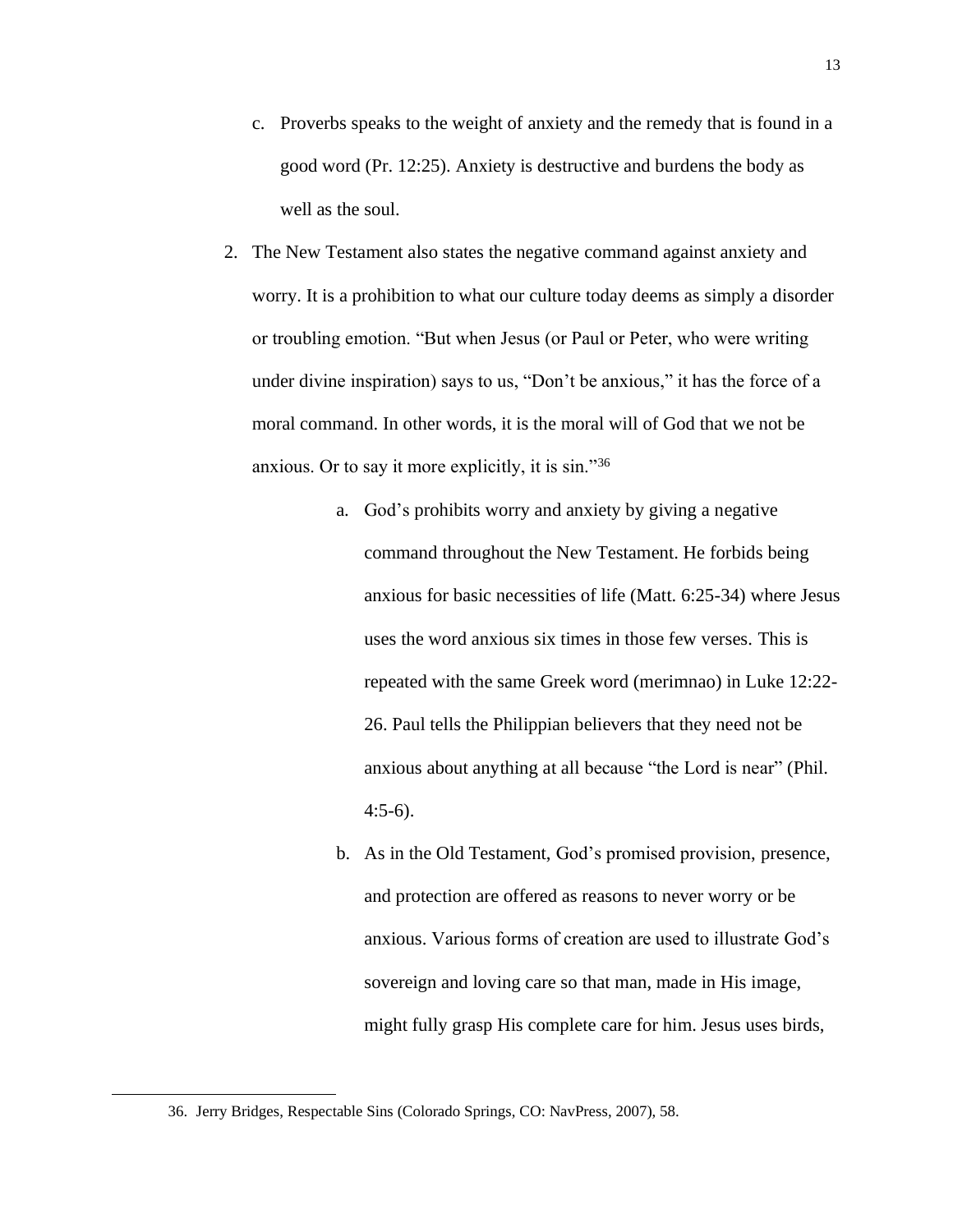(Matt. 6:26, Luke 12:24; Matt. 10:29, Luke 12:6) flowers, and grass (Matt. 6:28-30; Luke 12:27). God promises to protect His own and again this is reason to not worry even when facing death (Matt. 10:28; Luke 12:4-5; Rom. 8:38-39; 1 Pet. 3:14; Rev. 2:10).

c. A distrust of God and His provision is sin and this is exactly what anxiety is.<sup>37</sup> Anxiety is unbelief: "a lack of acceptance of God's providence in our lives. God's providence may be simply defined as God's orchestrating all circumstances and events in His universe for His glory and the good of His people."<sup>38</sup>

# IV. Biblical and Theological Considerations in Counseling Parents with Anxious Children

A. Counseling Parents to Counsel their Children

1. The best way to counsel a child is to counsel her believing parents. Parents are called to train their children and raise them in the ways of the Lord. "Fathers, do not provoke your children to anger, but bring them up in the discipline and instruction of the Lord" (Eph. 6:4). The Greek word for discipline (paideia) used here is "a broad term that encompasses some sort of structured guidance and restrain, whether by practical guidelines for living, encouragement, reproof, or chastisement."<sup>39</sup>

<sup>37.</sup> Ibid.

<sup>38.</sup> Ibid., 58-59.

<sup>39.</sup> Martha Peace and Stuart Scott, *The Faithful Parent* (Phillipsburg, NJ: P&R Publishing, 2010), 9.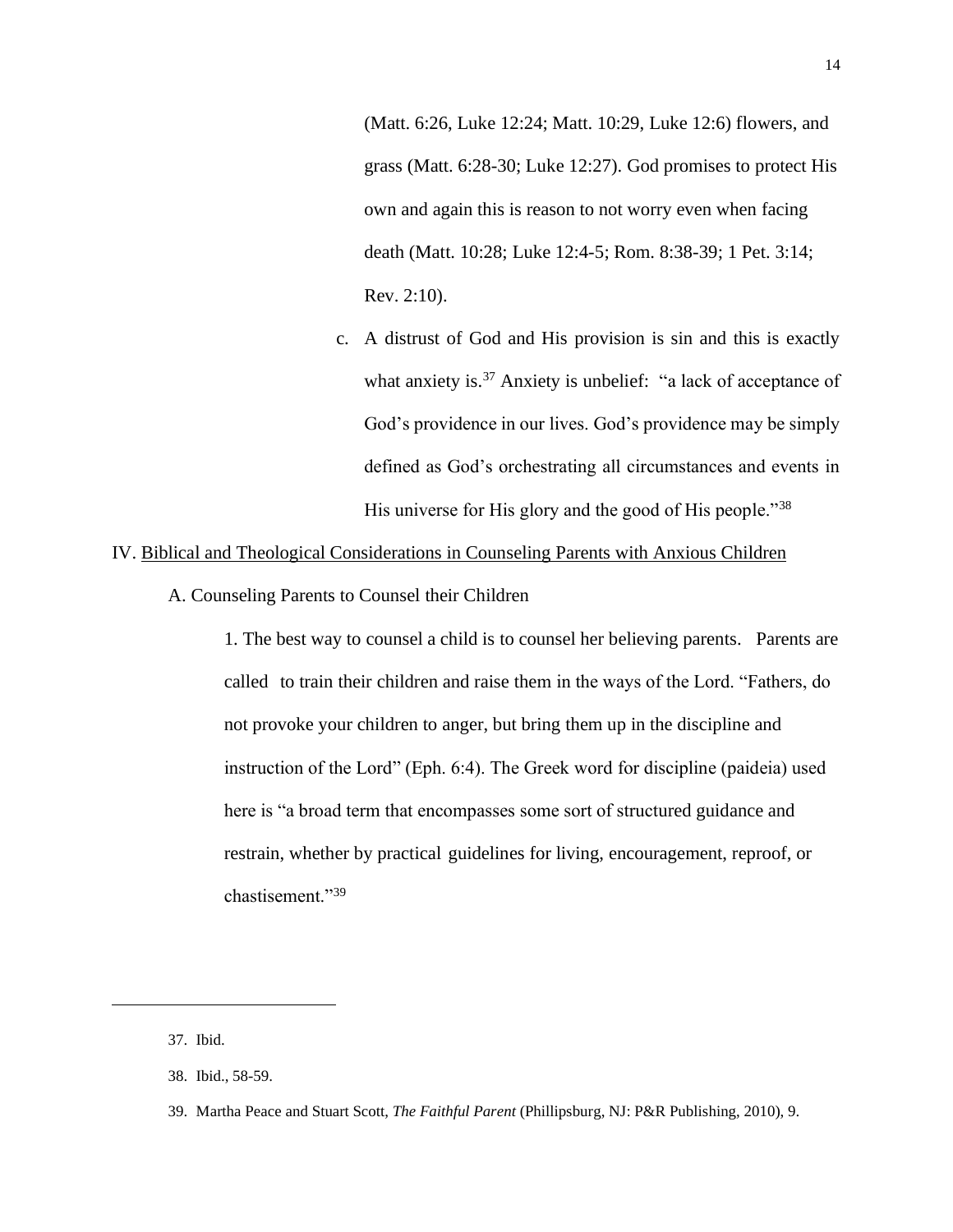2. God has given parents the unique responsibility of stewarding their children's spiritual life (Deut. 6:1-2, 6-9; Prov. 2:1-5, 3:1-2, 4:10-11, 13, 6:20-22; 29:15, 17). Parents are to instruct and discipline but salvation is a work of God alone (Rom. 8:30). "If the parent taught as God would have him teach, and if the child would receive as God would have him take it to heart, the result would be a child with a real and growing relationship to God."<sup>40</sup>

3. Biblical counselors can come along side parents and show them the wonderful truths of the inerrant Word of God and allow them to give their children the hope that Scripture alone offers. The discipleship relationship that grows between counselor and parent can be transferred to parent and child. There may be times when a child receives counseling from a biblical counselor outside of the family, but believing parents are the in the best position to counsel their own children.

B. The Character of God in Counseling Anxiety

1.The sovereignty of God is perhaps the most crucial in allowing a child to understand the foundation for trust and hope in the midst of anxiety. Having a deep understanding and true foundation of the complete control of God over all of life undergirds the basis for counseling anxiety. God is able to do what He wants (Job 42:2; Ps. 115:3; Is. 14:27; Is. 43:13; Is. 46:10; Dan. 4:35; Eph. 1:11) and "God does as He pleases, only as He pleases, and works out every event to bring about the accomplishment of His will.<sup>"41</sup> A child must rest in the overarching

<sup>40.</sup> Dan Phillips, God's Wisdom in Proverbs (The Woodlands, TX: Kress Biblical Resources, 2011), 253.

<sup>41.</sup> Jerry Bridges, *Trusting God* (Colorado Springs, CO: NavPress, 1988), 45.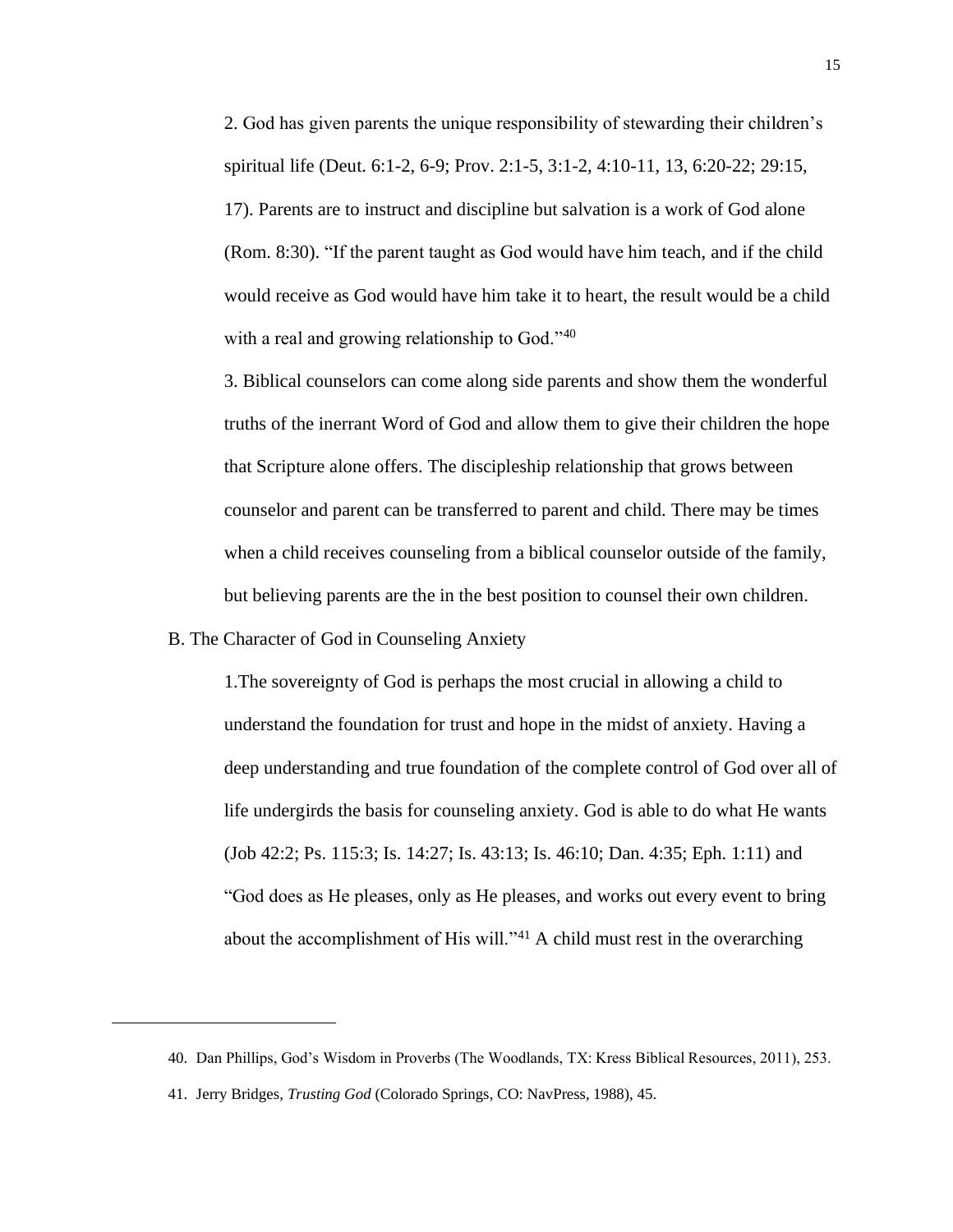control that God has on her life and parents must model and instruct this for their child.

2. Parents must be ready and able to teach their child about God's supreme power, His omnipotence. Omnipotence can be understood as God's power to do anything consistent with his nature<sup>42</sup> and power to do all within his holy will.<sup>43</sup> This perfection provides believers with the comfort that all events and circumstances are under God's loving control and he can provide all we need (Ps. 24:8; Eph. 3:20; Jer. 32:27). This power can be taught to a child in many ways and parents can help their children see and hope in the power of the almighty God (Jer.

14:22).

3. A third attribute of God that is imperative for children to grasp when they are struggling with anxiety is His love. God's love is everlasting (Jer. 31:3). His love is unfailing (Ps. 13:5-6, 32:10; Is. 54:10; Lam. 3:32) and unescapable (Rom. 8:38- 39). God has placed His love upon His children and we have not and cannot do anything to earn His love (John 4:19.) God not only loves, He is love (1 John 4:8). God's love is "uninfluenced" (Deut. 7:7-8; 2 Tim. 1:9), "eternal" (Eph. 1:4-5), "sovereign" (Rom. 9:13), "infinite" (John 3:16; Eph. 2:4), "immutable" (Song of Sol. 8:6-7; John 13:1; James 1:17), "holy" (Rom. 5:21), and "gracious."<sup>44</sup> God's love is not in conflict with or at odds with any other of part of His character.

C. God as a Shepherd in the Old Testament

<sup>42.</sup> John MacArthur and Richard Mayhue, eds., *Biblical Doctrine: A Systematic Summary of Bible Truth* (Wheaton, IL: Crossway, 2017), 177.

<sup>43.</sup>Wayne Grudem, *Systematic Theology* (Grand Rapids, MI: Zondervan Publishing House, 1994), 216.

<sup>44.</sup> A.W. Pink, *The Attributes of God* (Grand Rapids, MI: Baker House, 1975), 99-103.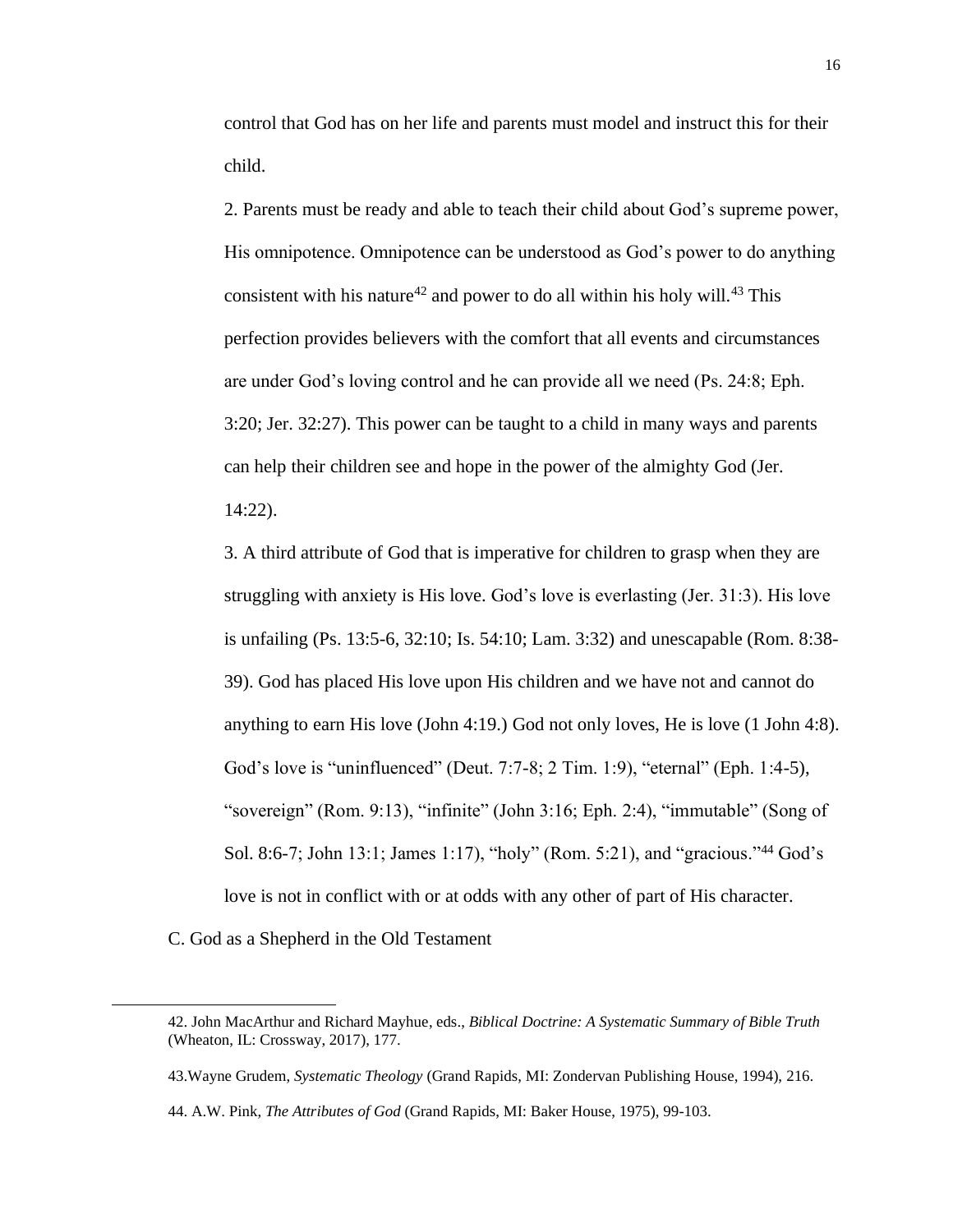1. In Isaiah 40 we are given a beautiful image of God as a shepherd who tenderly cares for His sheep (Is. 40:10-11).

a. The scene for this poignant imagery is set up in Isaiah chapters 38 and 39. King Hezekiah of Judah has been miraculously healed (Is. 38:9, 21) and supernaturally given 15 more years of life (Is. 38:4). Hezekiah makes a short-sighted or perhaps ill-advised decision to show all his wealth to the representatives of the Babylonian king (Is. 39:1-4) and thus the prophecy of the Babylonian captivity for Judah is pronounced from Isaiah (Is. 39:5- 8).

b. Verses 10 and 11 chapter 40 tell of the coming Shepherd, the Messiah and the Hebrew word for "Shepherd" here is "raah" which goes beyond the meaning of only the one who tends to sheep in the field to more of a companion, friend, or similar to a best man in a wedding.<sup>45</sup> The words "gather, carry, lead" all convey the meaning of leadership and initiative toward His lambs.<sup>46</sup> Not to be overlooked is the use of "gently" with lead which had built into the Hebrew word the idea that the destination is one of rest and refreshment. 47

c. An important contrast is between the "ruling arm" of verse 10 and the gathering "arm" of verse 11. "But mighty though He is, there is nothing ruthless in His power. Towards His people it is a power working by love:

46. Ibid.

47. Ibid.

<sup>45.</sup> James Swanson, *[Dictionary of Biblical Languages with Semantic Domains : Hebrew \(Old Testament\)](https://ref.ly/logosres/dblhebr?ref=DBLHebrew.DBLH+8287%2c+%231&off=23&ctx=LN+34.1%E2%80%9334.21+(qal)+~be+a+friend%2c+be+a+co)* (Oak Harbor: Logos Research Systems, Inc., 1997).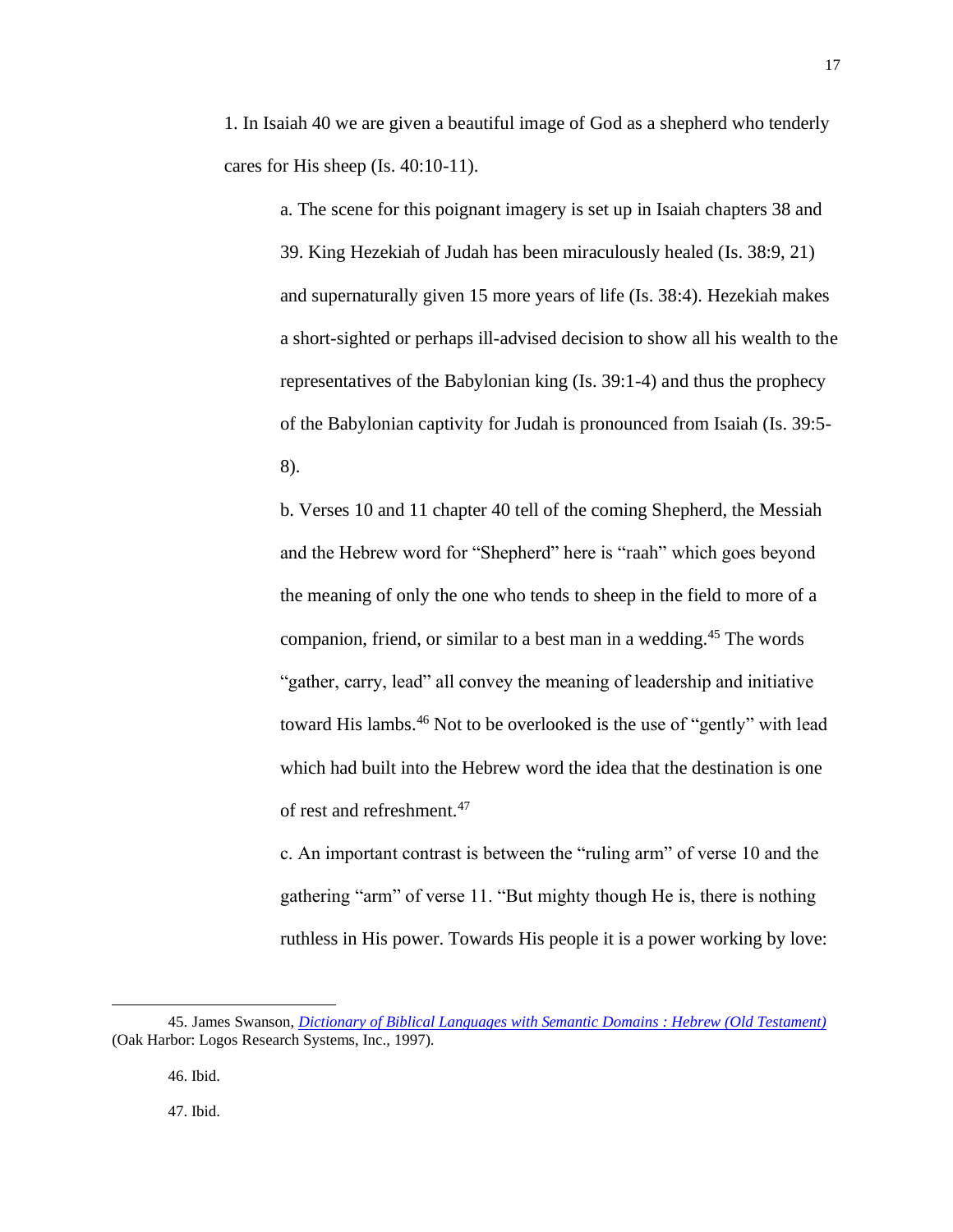the care that tends, the gentleness that makes provision for the weak (*the lambs*) and that caters to the particular needs (*those that have young*)."<sup>48</sup>

2. The 23rd Psalm provides a familiar and yet extremely valuable presentation and promise in the imagery of the Lord as our Shepherd. This Psalm is written by David, who had been a shepherd himself prior to his anointing as king of Israel (1 Sam. 16:11-13Ez. 34:23).

a. "In both the ancient Near East and in the Old Testament, "shepherd" is a royal metaphor" but it is surprising that David refers to the Lord as his personal (my) shepherd.<sup>49</sup> His personal identification with the Shepherd shows a personal relationship that indicates the necessity of a child to have a personal relationship with God before she can truly know His sovereign love and care.<sup>50</sup>

b. David does not begin with the concept of sheep or even of shepherd, but he takes this cue from Scripture itself (Gen.  $48:15-16$ ).<sup>51</sup>

c. The opening statement of satisfaction comes from the words "I shall not want." This from the Hebrew word "ekhsar" which gives the connotation having all that is needed, not lacking anything and has a future orientation.<sup>52</sup> This and the

50. Susan Heck, "The Sovereignty of God as Seen in Psalm 145", ACBC Annual Conference (Charlotte, NC: October 5, 2021), accessed November 17, 2021, [https://acbcdigitalresources.s3.us-west-](https://acbcdigitalresources.s3.us-west-2.amazonaws.com/resources/2021+Annual+Conference+-+O+Church+Arise/Breakout+Session+Audio/14+Susan%C2%A0Heck+-+The+Sovereignty+of+God+as%C2%A0Seen+in+Psalm+145.mp3)[2.amazonaws.com/resources/2021+Annual+Conference+-](https://acbcdigitalresources.s3.us-west-2.amazonaws.com/resources/2021+Annual+Conference+-+O+Church+Arise/Breakout+Session+Audio/14+Susan%C2%A0Heck+-+The+Sovereignty+of+God+as%C2%A0Seen+in+Psalm+145.mp3) [+O+Church+Arise/Breakout+Session+Audio/14+Susan%C2%A0Heck+-](https://acbcdigitalresources.s3.us-west-2.amazonaws.com/resources/2021+Annual+Conference+-+O+Church+Arise/Breakout+Session+Audio/14+Susan%C2%A0Heck+-+The+Sovereignty+of+God+as%C2%A0Seen+in+Psalm+145.mp3) [+The+Sovereignty+of+God+as%C2%A0Seen+in+Psalm+145.mp3](https://acbcdigitalresources.s3.us-west-2.amazonaws.com/resources/2021+Annual+Conference+-+O+Church+Arise/Breakout+Session+Audio/14+Susan%C2%A0Heck+-+The+Sovereignty+of+God+as%C2%A0Seen+in+Psalm+145.mp3)

52. Futato, 101.

<sup>48.</sup> J. Alec Motyer, *[Isaiah: An Introduction and Commentary](https://ref.ly/logosres/totc23isus?ref=Bible.Is40.9g-11&off=426&ctx=id+in+1+Sam.+31%3a2).+~But%2c+mighty+though+h)*, vol. 20, Tyndale Old Testament Commentaries (Downers Grove, IL: InterVarsity Press, 1999), 277.

<sup>49.</sup> Mark D. Futato, "The Book of Psalms" in *Cornerstone Biblical Commentary*, vol. 7, ed. Philip W. Comfort (Carol Stream, IL: Tyndal House Publishers, 2009), 101.

<sup>51.</sup> Sinclair B. Ferguson, *Deserted by God*? (Edinburgh, UK: The Banner of Truth Trust, 1993), 23.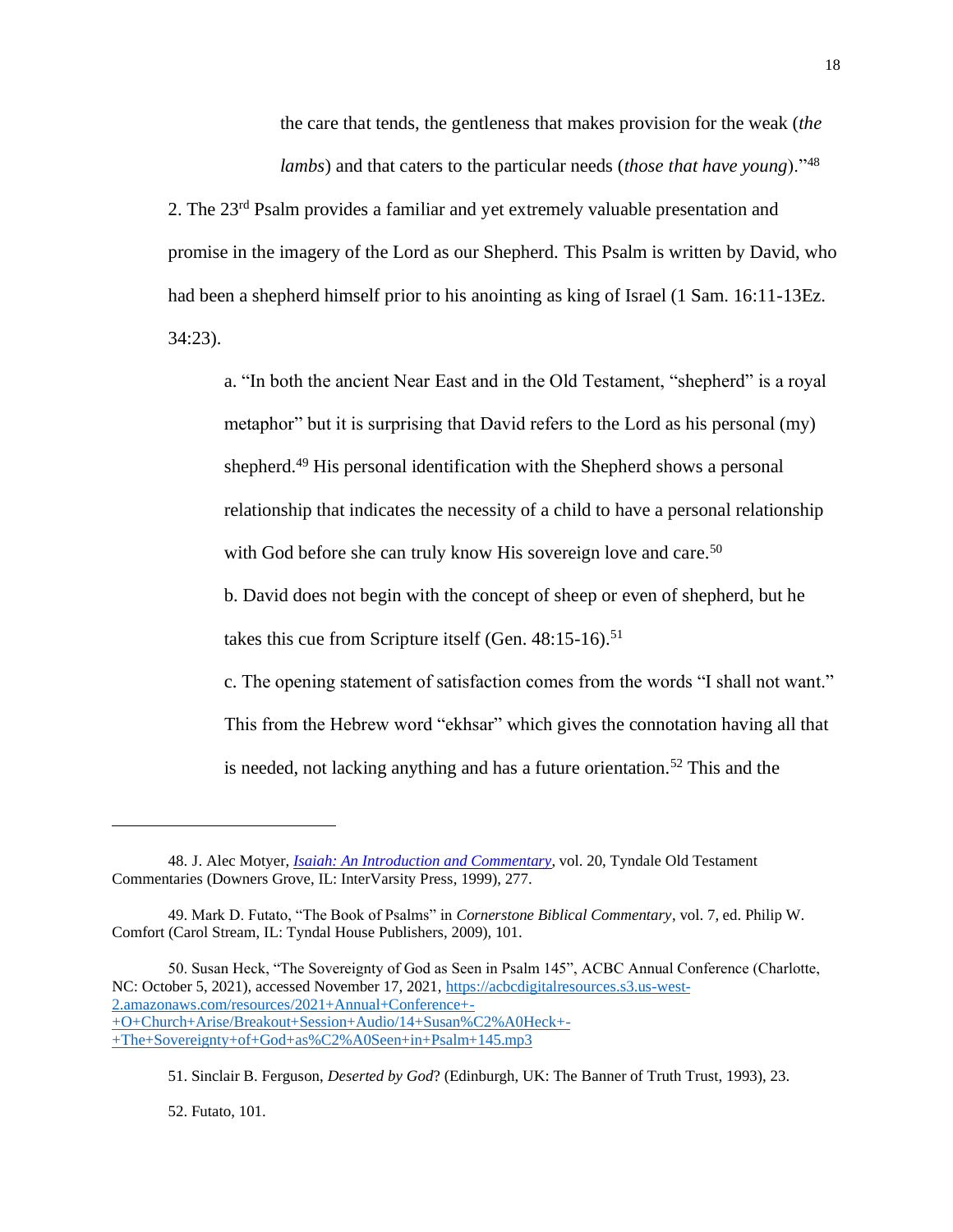allusion to green pastures and quiet waters may be a reference for the original readers/singers to remember the wilderness wanderings.<sup>53</sup>

d. The divine name of Yahweh is the bookends of the six verses and His divine presence is surrounding the text as it does all of life.<sup>54</sup> The description of the attentive Shepherd opens with a promise of provision of daily bread, then offers daily guidance for all of life, and closes with assurance of daily bread again as the reader/singer is pointed to Good Shepherd of a future time (John 10).<sup>55</sup>

D. Jesus as the Good Shepherd in the New Testament. The reference is made to shepherd 59 times in 56 verses in the Bible<sup>56</sup>, 18 times in the New Testament and six of those times are in the passage of John 10:1-16. The Greek word for "shepherd" is "poimen" and the biblical usage for it is as a herdsman of sheep, and in a parable as one to whom others have committed for care and control, to follow their guidance.<sup>57</sup> This word is also used of Christ as head of the church (Heb. 13:20; 1 Pet. 2:25) and as pastor (Eph. 4:11).<sup>58</sup>

1. In John 10 Jesus presents Himself as "the good shepherd" (John 10:11). Repeated six times, the metaphor of Jesus as a shepherd to His people is clear. This passage is a parable that Jesus uses to teach those following Him just after

53. Ibid.

55. Futato, 103.

56. "NASB95 Search Results for "shepherd"." Blue Letter Bible. Accessed 17 Nov, 2021. [https://www.blueletterbible.org//search/search.cfm?Criteria=shepherd&t=NASB95#s=s\\_primary\\_0\\_1](https://www.blueletterbible.org/search/search.cfm?Criteria=shepherd&t=NASB95#s=s_primary_0_1)

57. "G4166 - poimēn - Strong's Greek Lexicon (nasb95)." Blue Letter Bible. Accessed 17 Nov, 2021. <https://www.blueletterbible.org/lexicon/g4166/nasb95/mgnt/0-1/>

58. Ibid.

<sup>54.</sup> Futato, 102.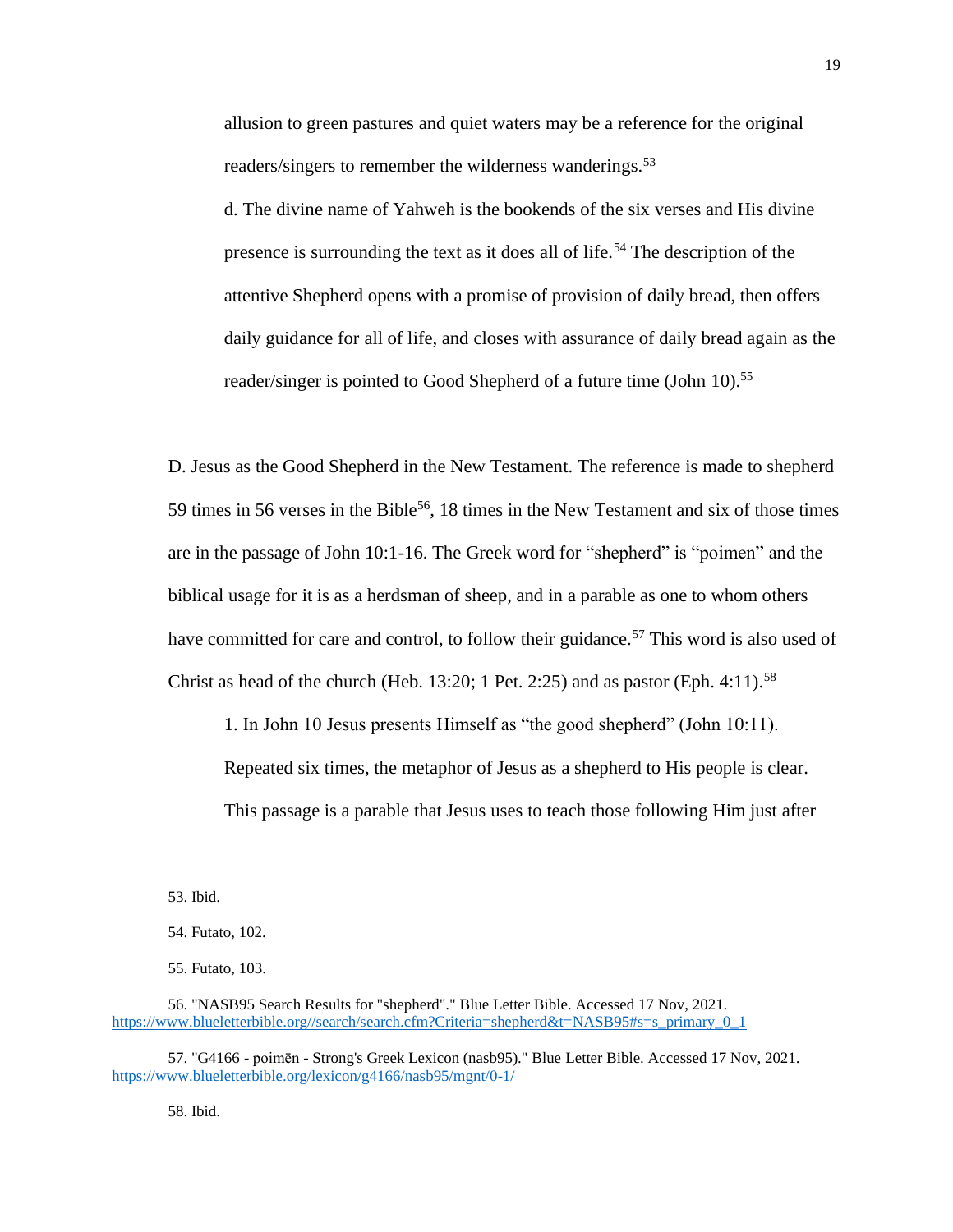the He had healed a man of blindness much to the ire of the Pharisees. The original audience in Jesus' time would understand His description of a sheep fold, its door, and those that watch the gate as Eastern sheep folds had only one door. 59

a. Jesus begins the parable by showing the distinction between the real and false shepherds and makes an emphatic point with "Truly, truly" (10:1). This is probably a link to the previous chapter and relates to the shepherding of the Pharisees in their interaction with the blind man.<sup>60</sup> Drawing upon Old Testament allusions (Jer. 23, Ezek. 34, Zech. 9), the imagery of the shepherd is built upon with special emphasis upon criticizing the shepherds of Israel from Ezekiel 34.<sup>61</sup> The most encouraging promise from this portion of the passage is that Jesus explains that the true shepherd will call each of his own sheep by name and safely lead them out for sheep do not follow the voice of one that they do not know (10:4-5).

b. Jesus transitions from His discussion of the known shepherd and the stranger shepherd at the door to the imagery of Himself as the gate (10:7). He repeats the emphatic "Truly, truly" and states twice that "I am the door" (10:7,8). Not only does He set Himself as the guardian of all who may enter the sheep fold, but He offers salvation, "eksozo" in Greek

<sup>59.</sup> Donald Guthrie, ["John,"](https://ref.ly/logosres/nbc?ref=Bible.Jn10.1-6&off=1226&ctx=p+and+the+shepherd.+~The+characteristic+o) in *New Bible Commentary: 21st Century Edition*, ed. D. A. Carson et al., 4th ed. (Leicester, England; Downers Grove, IL: Inter-Varsity Press, 1994), 1047.

<sup>60.</sup> Guthrie, "John", 1047.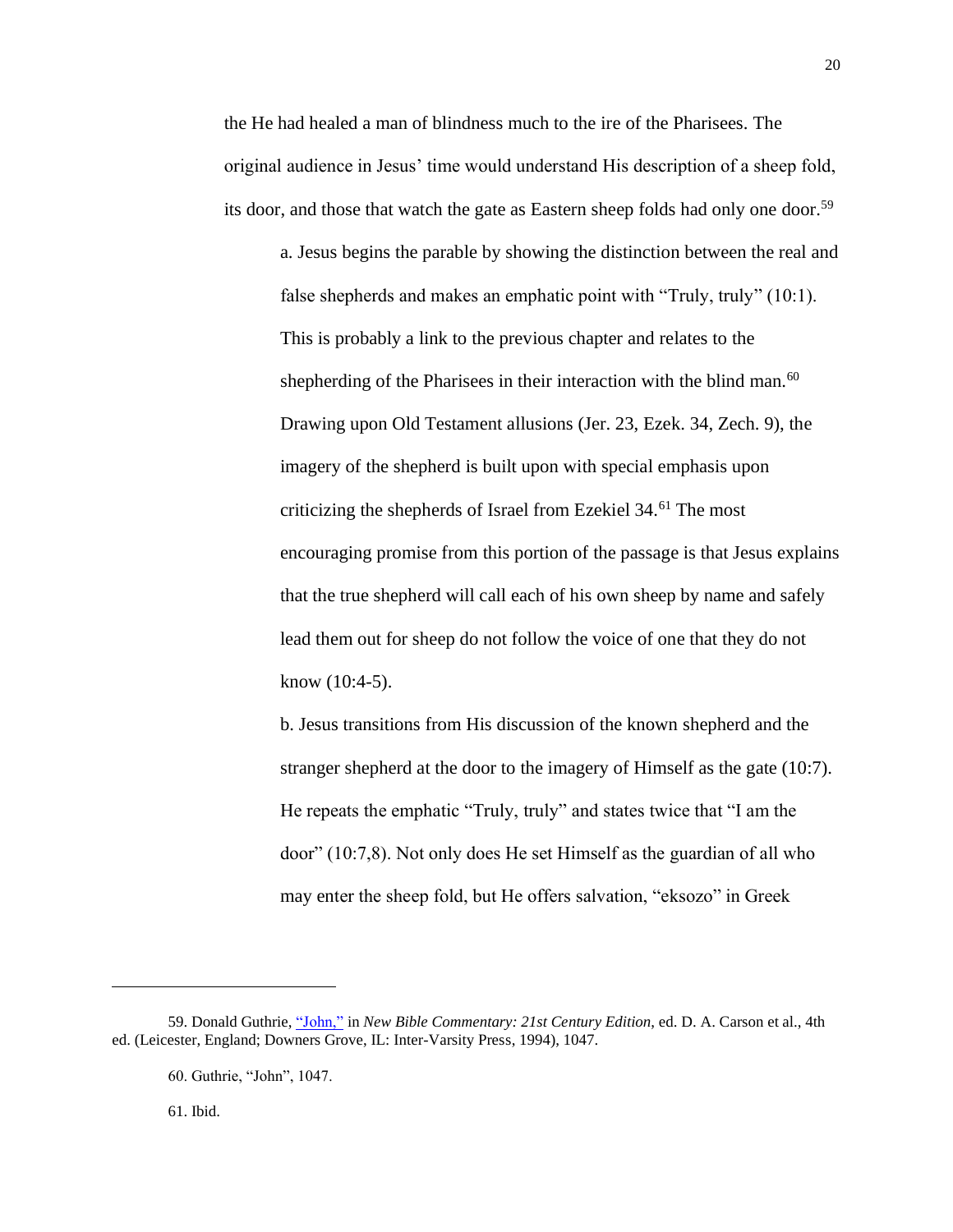which implies to bring safely, to deliver in a future tense, passive voice.<sup> $62$ </sup> In the previous chapter the claims of the Pharisees were proven disastrous and Jesus' claim as shepherd now shows forth in salvation and sustenance (10:9) giving way abundant life  $(10:10).<sup>63</sup>$ 

c. Jesus finishes out this parable with a twice repeated statement of His identity as "the good shepherd" (10:11,14). Referring to "the good shepherd" three times in two verses, Jesus paints a very full picture of who the good shepherd is. Once again contrasted with the enemy of the sheep, whether in the form of a wolf who seeks to devour the sheep or in the form of a hired hand who promises protection but flees in the face of danger (10:12), Jesus even reveals the uncaring heart of the hired hand (10:13). His heart is evident since He spoke of giving abundant life to others, now "Jesus spoke of the giving up of his own… but Jesus went beyond the metaphor to point to a deep spiritual truth. He drew attention to a voluntary act of sacrifice which would benefit the sheep."<sup>64</sup> d. In this passage, we see a continuation of "I am" statements in which Jesus presents Himself as a metaphor in the book of John. He says that "I am the bread of life"  $(6:35, 41, 48)$ , "I am the light of the world"  $(8:12)$ , "I am the door"  $(10:7, 9)$ , "I am the good shepherd"  $(8:11, 14)$ , "I am the resurrection and the life" (11:25), "I am the way, and the truth, and the

63. Guthrie, "John", 1047. 64. Guthrie, "John", 1047.

<sup>62.</sup> James Swanson, *[Dictionary of Biblical Languages with Semantic Domains: Greek \(New Testament\)](https://ref.ly/logosres/dblgreek?ref=DBLGreek.DBLG+1751&off=5&ctx=1751+~%CE%B5%CC%93%CE%BA%CF%83%CF%89%CC%81%CD%85%CE%B6%CF%89+(ekso%CC%84zo%CC%84)%3a+vb.%3b+%E2%89%A1+Str+49)* (Oak Harbor: Logos Research Systems, Inc., 1997).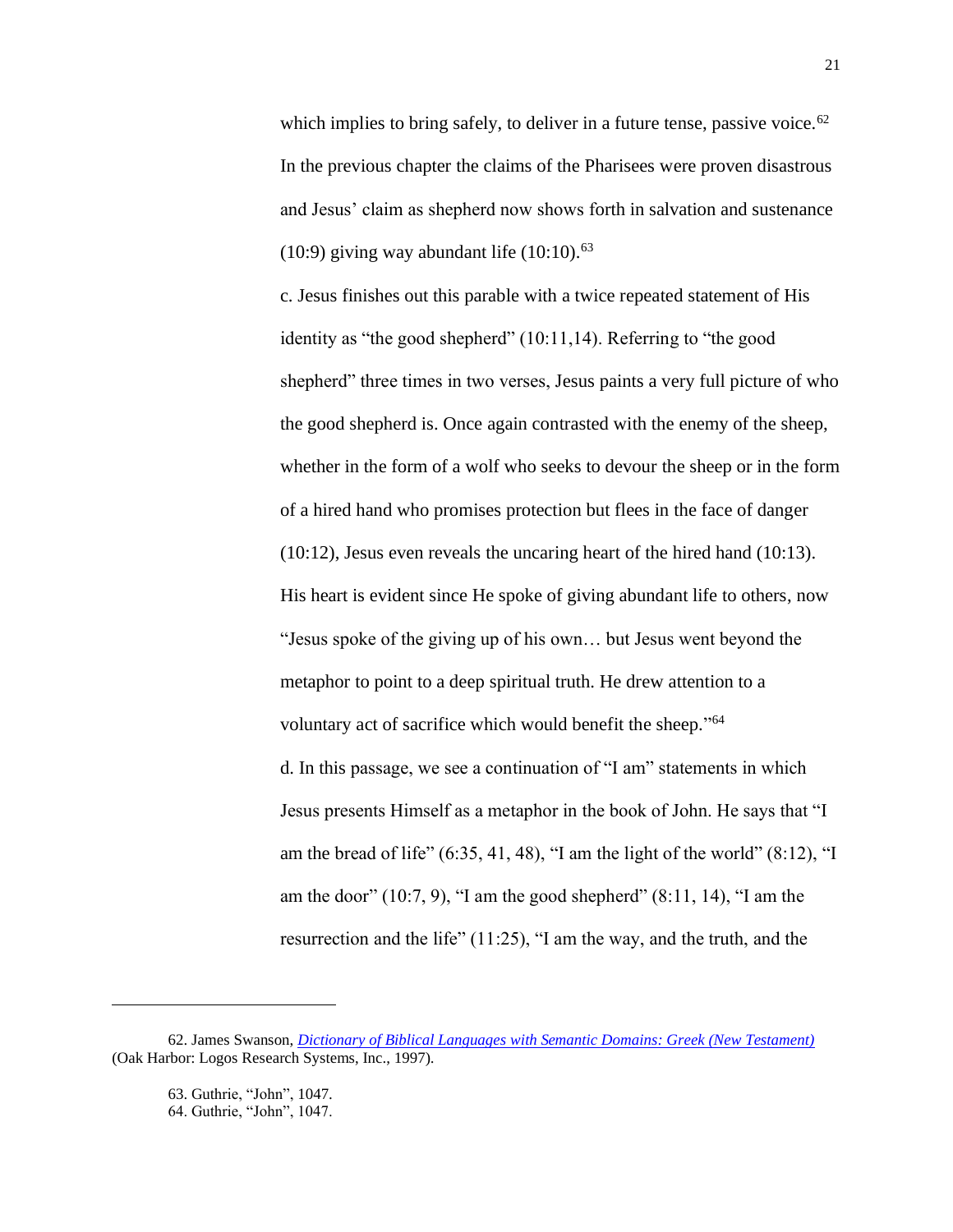life" (14:6), "I am the vine" (15:1, 5). These are instrumental for a child to understand who Jesus is.

2. Another parable presents a shepherd who is caring for his sheep although he is never named as a shepherd. Luke 15:1-7 brings us to Jesus telling the tax collectors, sinners, Pharisees, and scribes all a lesson with deep meaning. As the previous chapter of Luke closes, large crowds had joined Jesus and He talked to them about the commitment and the need to count the cost of following Him.

a. The word used for "lost" is the Greek "apollymai" which holds the meaning of destroy, ruin, cause destruction.<sup>65</sup> This poor little sheep up on the hillside all alone is headed for destruction and ruin and the shepherd knows it. Jesus' ultimate desire is to "seek and save" the lost (Luke 19:10) and the Father God even rejoices at one lost sinner found.<sup>66</sup> "This divine attitude is illustrated by the willingness of a shepherd to go out over the hills searching, so that not even one sheep may be missing from his flock."<sup>67</sup> Repentance brings great rejoicing.

b. The shepherd in Jesus' parable takes the initiative and goes searching for his lost sheep. When he finds the wayward animal, he does not call it to follow him or snare it with his shepherd's crook. Jesus tells in deliberate terms just how the shepherd brings the sheep back home. Even though it caused him to wander out into the night, the shepherd lays it on his

67. Ibid.

<sup>65.</sup> I. Howard Marshall[, "Luke,"](https://ref.ly/logosres/nbc?ref=Bible.Lk15.1-10&off=8&ctx=15%3a1%E2%80%9310+~The+lost+sheep+and+the+lost+coin) in *New Bible Commentary: 21st Century Edition*, ed. D. A. Carson et al., 4th ed. (Leicester, England; Downers Grove, IL: Inter-Varsity Press, 1994), 1005.

<sup>66.</sup> Ibid.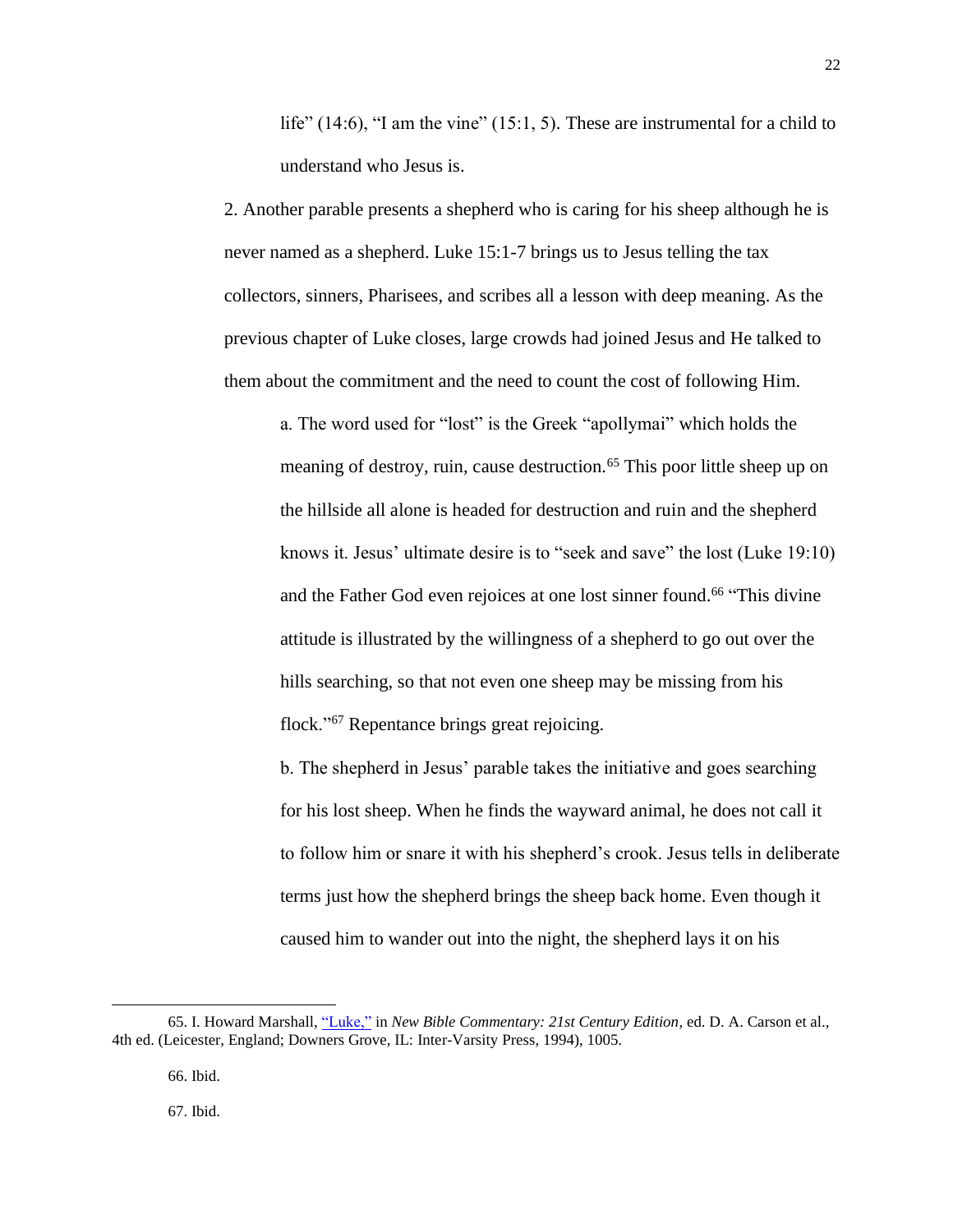shoulders. This is reminiscent of John 10:11 where the shepherd carries the sheep in his arms.

c. In the final three verses of this passage, rejoicing is used three times and repent is used twice. In the original Greek, "chairo" is "rejoicing" which is to be glad, to be delighted.<sup>68</sup> When a sinner repents it is what the Greek word (metanoeo) says is "to change one's life based on a complete change of attitude toward sin and righteousness."<sup>69</sup>

#### V. A Plan for Counseling

This section will focus on the actual counseling process and the methodology of dealing with an anxious child. The fundamental component of true biblical change is found in the gospel and several counseling sessions will be devoted to the presentation and application of the gospel. Actual counseling topics and possible homework assignments will be discussed here.

A. Pre-counseling with the gospel is where all biblical counseling should start. Since true transformation can only take place in the heart of someone who had the Holy Spirit indwelling, then even if parents and their child profess to know Christ, it is always the starting point to go over the gospel in very clear, biblical terms. If they have not truly trust in Christ and repented of their sins "they do not have the proper motivations to change or the empowering presence of the Holy Spirit in their lives."<sup>70</sup> When counseling a parent to help her child with anxiety, the gospel should be shared with the parent and then reinforced once a true conversion is confirmed, as much as the counselor can

<sup>68.</sup> Swanson, DBL Greek.

<sup>69.</sup> Ibid.

<sup>70.</sup> Martha Peace, "Ashley and Anorexia", in *Counseling the Hard Cases*, eds. Stuart Scott and Heath Lambert (Nashville, TN: B&H Publishing, 2012), 144.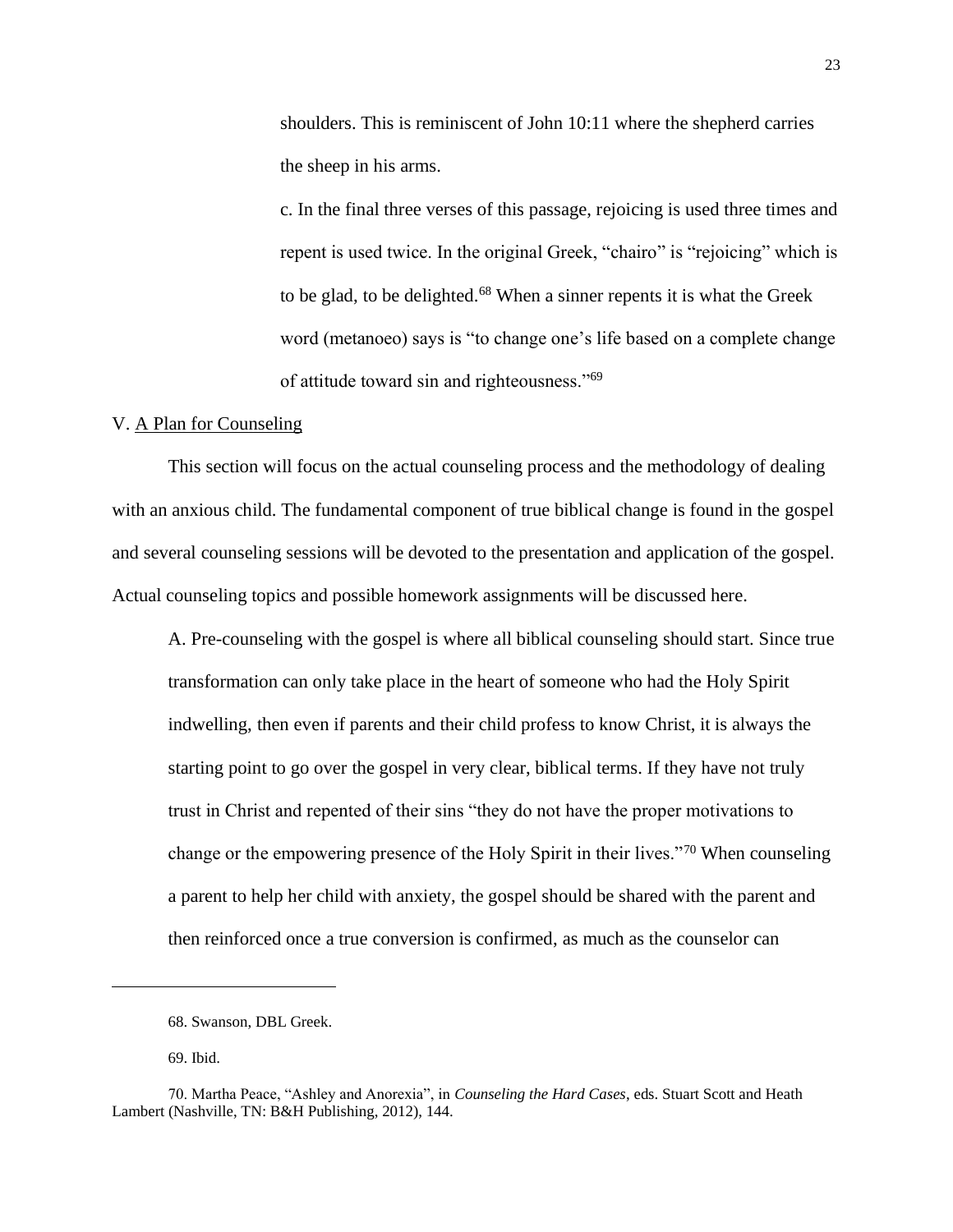determine. The counselor can help the parent learn how to work through the gospel with her child in a specific directed way and also during informal times throughout the day. The gospel is the same for children and adults, but some of the language and illustrations may be adapted for children. C. H. Spurgeon is certain about true childhood conversions. "Believe that children can be saved as much as yourselves. When you see the young heart brought to the Saviour, don't stand by and speak harshly, mistrusting every thing."<sup>71</sup>

1. The parents can be asked questions about their faith to help diagnose their spiritual standing.

a. Who would you say Jesus is?

b. How would you define sin? Do you sin? What do you do about your sin? Do you know where you will go when you die?

c. Tell me about your relationship with God. Who is He to you?

2. It is most important that God be the starting point for a gospel presentation. God is loving, holy, righteous and just, perfect in all His ways (Ex. 34:6-7; I John 4:8; Lam. 3:31; Is. 6:3; Ps. 5:4; Deut. 32:4; Ps. 145:8, 17; Is. 40:18; Rev. 4:8). 3. Man was created in God's image and originally free from sin, designed for fellowship with God, yet in the Garden of Eden Adam and Eve chose to disobey God and all of mankind followed in sin and separation from God (Gen. 1:26-27, 2:17-18, 3:1-7; Rom. 3:23, 5:12; 1 Cor. 15:22).

4. Sin is each person's rejection and violation of God's laws in thought, word, and deed. (Is. 53:6; Eph. 2:3; Rom. 2:23, 3:10-11, 5:12). Every person is a sinner and

<sup>70.</sup> Charles H. Spurgeon, *Teaching Children* (Pasadena, TX: Pilgrim Publications), 3.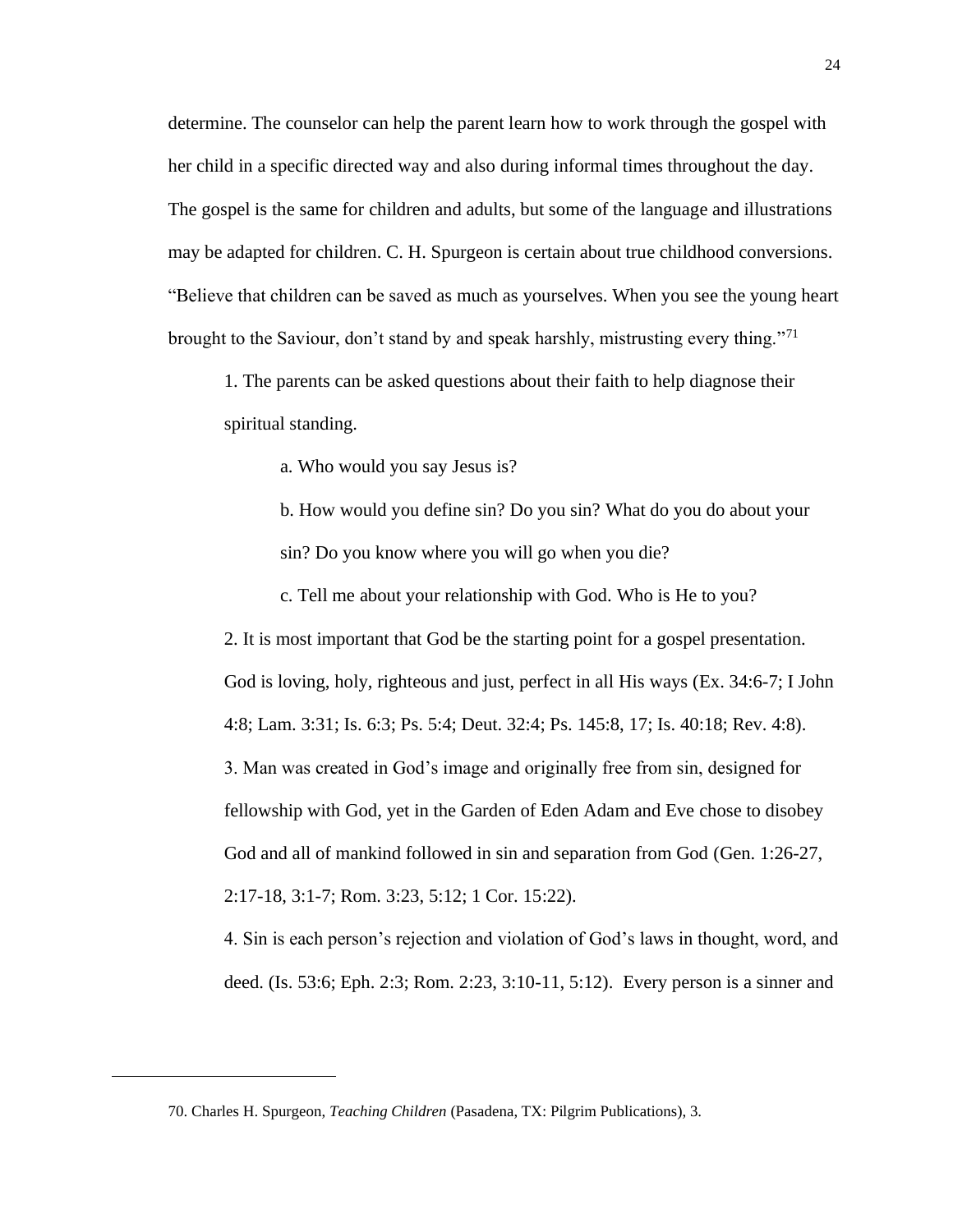thus separated from the perfectly holy God to be judged for his sin (Is. 59:2-3; Pr. 8:13, 16:5; Rom. 1:18; Heb. 4:13).

5. Jesus Christ, God's only Son came to earth as the perfect God incarnate in flesh and was completely God and completely man (John 1:1, 1:14, 3:16-17; Phil. 2:5; Heb. 2:17; John 8:58; 1 Cor. 8:5-6; Col. 1:16-17). He came to bring salvation from the penalty of sin to man and God placed all mankind's sin upon Christ at His atoning death and granted to those who believe in Him the righteousness of Christ (Is. 53:6; 2 Cor. 5:21). Only Jesus could fulfill God's requirement for payment for sin (Is. 43:11; 2 Tim. 2:5).

6. Every person must individually respond to God's offer of salvation through Christ – either by rejection or by repentance and faith (Acts 17:30; Rom. 3:21-22; Eph. 1:7; Ezek. 18:21-22; Acts 3:19; John 3:36). Repentance and faith are two sides of one coin – turning away from sin and unbelief and the turning to Christ in a trusting embrace.<sup>72</sup>

7. Believing parents must share the gospel continually with their children. If an anxious child is not a Christian, she may still benefit from biblical counsel, but she cannot truly change until she is indwelt by the Holy Spirit through repentance and faith in Christ alone. Children raised in a Christian home may need to be instructed in how not to come to Christ  $(2 \text{ Cor. } 5:15)$ .<sup>73</sup> A child must consider whether she is habitually living for self or for Christ and parent should pray for wisdom to provide age-appropriate instruction in the gospel most efficacious in

<sup>72.</sup> MacArthur, 590.

<sup>73.</sup> Peace and Scott, *The Faithful Parent,* 216.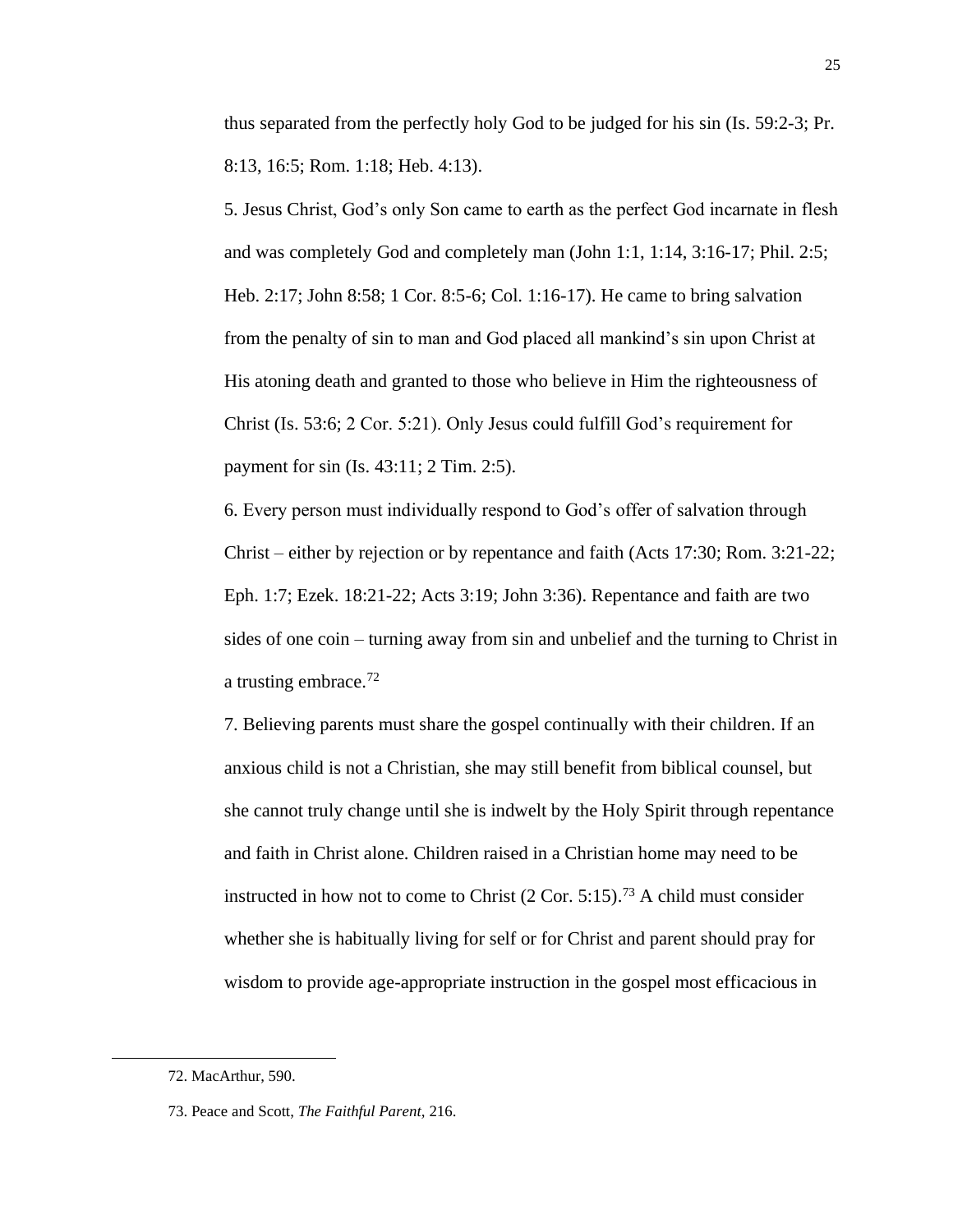for the moment.<sup>74</sup> "Remember, there is not one gospel for children and another for adults. The Scriptures encourage adult-like content and child-like faith, not the other way around."<sup>75</sup>

B. After a thorough coverage of the gospel and, as best as the counselor can discern, the parents profess faith in Christ alone, actual biblical counseling can proceed. The child should be shown that the Bible is God's unchanging, perfect, and all-sufficient Word – truth for every part of life (Deut. 6:6-7; 2 Sam. 22:31; Ps. 19:7; 2 Tim. 3:16-17; Heb. 4:12; 2 Pet. 1:3, 20-21). She should also be given hope that she is not alone in her struggles and that God will care for her in every way through it (1 Cor. 10:13; Heb. 13:5- 6).

1. Homework after the first session could include the following:

a. Have the child write out or dictate who Jesus is and what He has done for you.

b. Ask the child to keep a journal of specific times when you feel anxious or afraid. Ask yourself these questions:

- i. What am I feeling?
- ii. What am I afraid of?
- iii. What was I thinking?
- iv. What did I want?
- v. Where did I go for help?

<sup>74.</sup> Ibid., 217.

<sup>75.</sup> Ibid.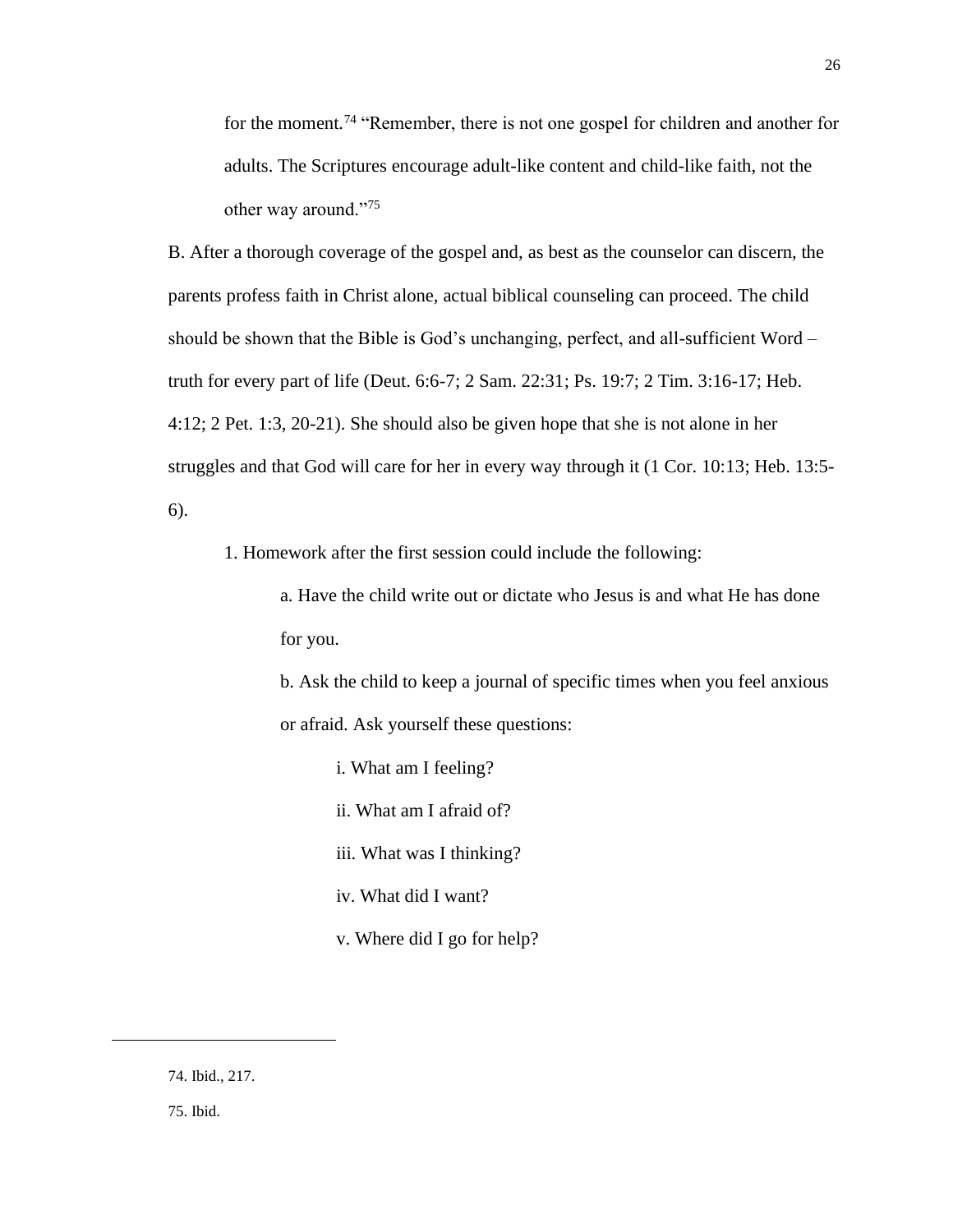c. Read through the first two sections of *The Gospel for Children* by John B. Leuzarder.<sup>76</sup>

i. Have the child ask questions about what she does not understand.

ii. Learn the caption for each picture.

d. Have her write the following verses on memorization/meditation cards and review them throughout the day and when you are anxious. Meditation is the key to really applying God's truth from Scripture. It is not just reading or even memorization, it is a careful and thoughtful consideration of each word, focused on a point of specific personal application.

i. Heb. 13:5-6

ii. 1 Cor. 10:13

iii. Ps. 145:17

e. Attend church on Sunday and ask the child to make notes or pictures about the sermon. Discuss the sermon with her and find any application to her knowledge of the gospel.

2. In subsequent sessions, parents would then be shown how to help the child see the character of God and her need to trust in Him completely. This would be done for instructing the parent on the use of a worksheet for mining out observations and application from a specific passage. The goal is to help the parent provide counsel to her child that informs her heart as how God is a shepherd and what that means for her anxiety.

<sup>76.</sup> John B. Leuzarder, *The Gospel for Children* (Wapwallopen, PA: Shepherd Press, 1996).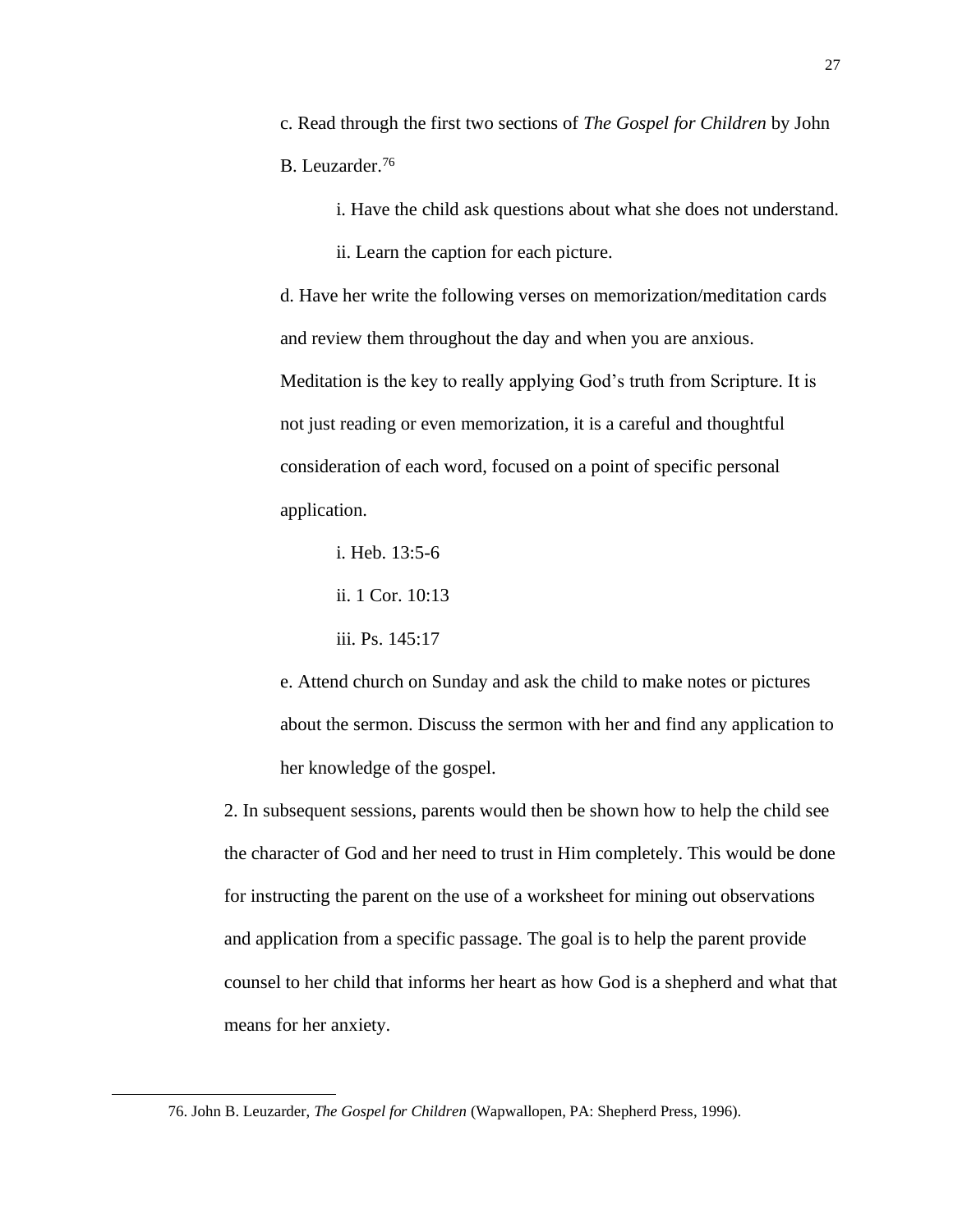a. Using Isaiah 40:10-11, the parent would show how God promised that He would send someone to rescue His people from their sin, hundreds of years before it happened. This savior is depicted as a loving, gentle shepherd who pays particular attention to the weak and helpless.

> i. Read this passage each day. Ask the child what she learns about God and about herself in this passage.

ii. Read *Helping Your Anxious Child: When Worries Get Big* by Julie Lowe. Note five significant points and application steps.<sup>77</sup> iii. List the things that made you anxious this week then write out a prayer thanking God for His tender care and asking Him to carry you when you are anxious.

iv. On memorization/meditation cards, write out Ps. 32:7; Phil. 4:6-7; Matt. 10:48.

v. Continue writing in the anxiety journal, adding a section for trusting – listing Scriptural truths that show how trusting the Good Shepherd can give different answers.

b. The heart that is anxious is also a proud heart because it is trusting in self rather that in God. As a parent helps her child see how compassionate and trustworthy God is she must be encouraged to trust in Him while repenting of her sin of self-reliance and pride. Psalm 23 provides a picture of helpless sheep and the loving provision of their shepherd. This Psalm

<sup>77.</sup> Lowe, *Helping Your Anxious Child.*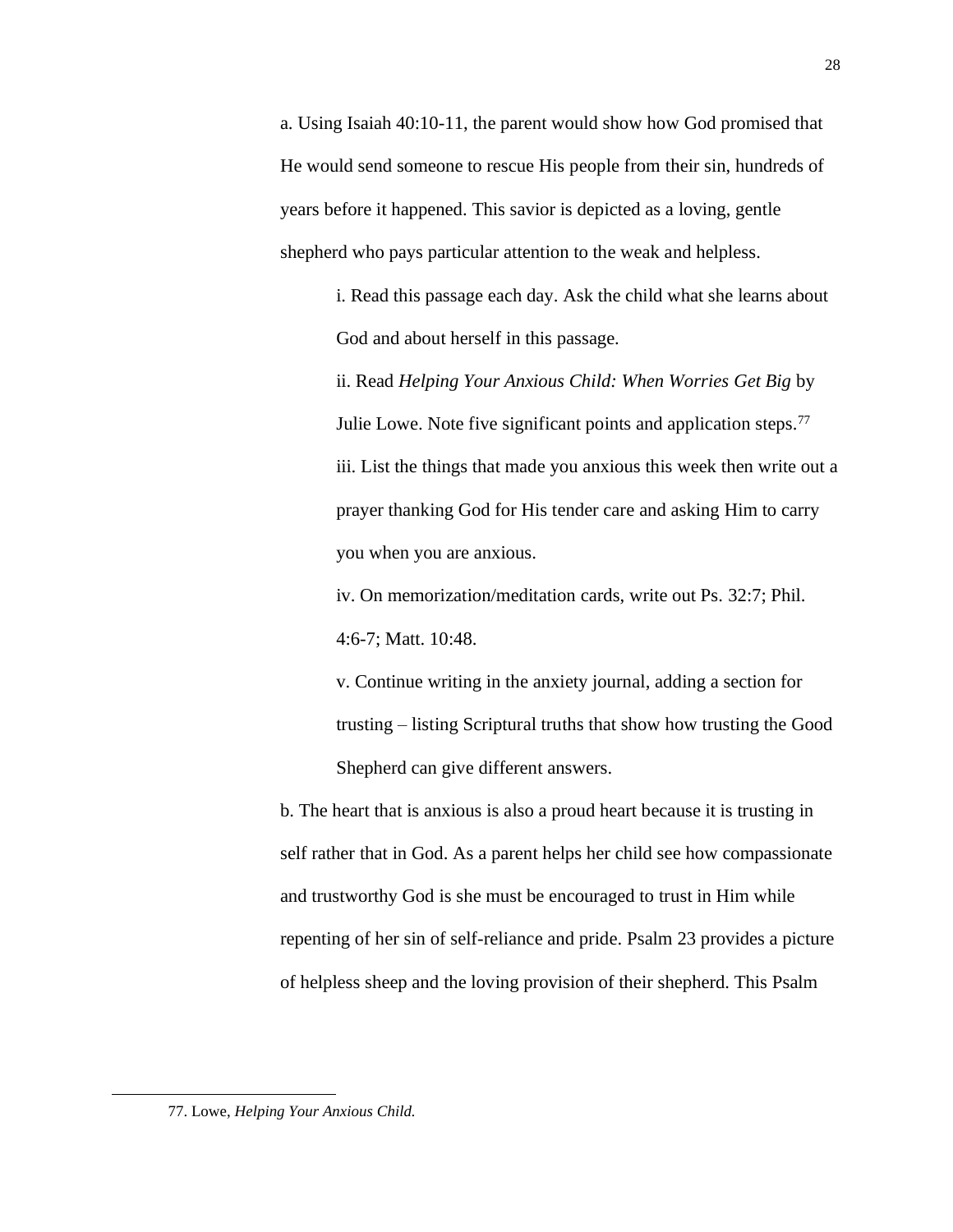should be studied and taught verse by verse allowing the child to personalize her worries and fears that are addressed.

> i. At this point, the child should be helped to see that it is not the external fears that are causing her worry, but the lack of faith and pride in her heart. Assign Jer. 17:9; Prov. 4:23; and Mark 7:21 for her memorization/meditation cards.

ii. Watch "Tornado of Anxiety" by Pastor Larry [https://vimeo.com/165692197.](https://vimeo.com/165692197)<sup>78</sup> Explain this to your child the need to see how her heart is wanting to be in charge and how she must seek and trust God from the very beginning.

iii. Bring comfort and hope to your child through Matt. 11:28.

d. In sessions to follow, two New Testament passages are to be taught, teaching the child that the Lord Jesus is a good shepherd who guides and leads, protects, is faithful, and sacrificial. He knows His sheep, they know His voice, and trust Him completely. Children can see through this inspired description that Jesus loves and comes to the outcast. He knows the pressures of social media and bullies; the anguish of those left-out or pushed away. He values all His sheep and initiates a rescue of even just one headed for destruction. His is a life-long care and His sheep are kept forever.

<sup>78.</sup> Pastor Larry, "Tornado of Anxiety", Canyon Hills Counseling Center, accessed November 19, 2021, [https://www.canyonhillscommunitychurch.com/wp-content/uploads/2020/12/Tornado-of-Anxiety.pdf.](https://www.canyonhillscommunitychurch.com/wp-content/uploads/2020/12/Tornado-of-Anxiety.pdf)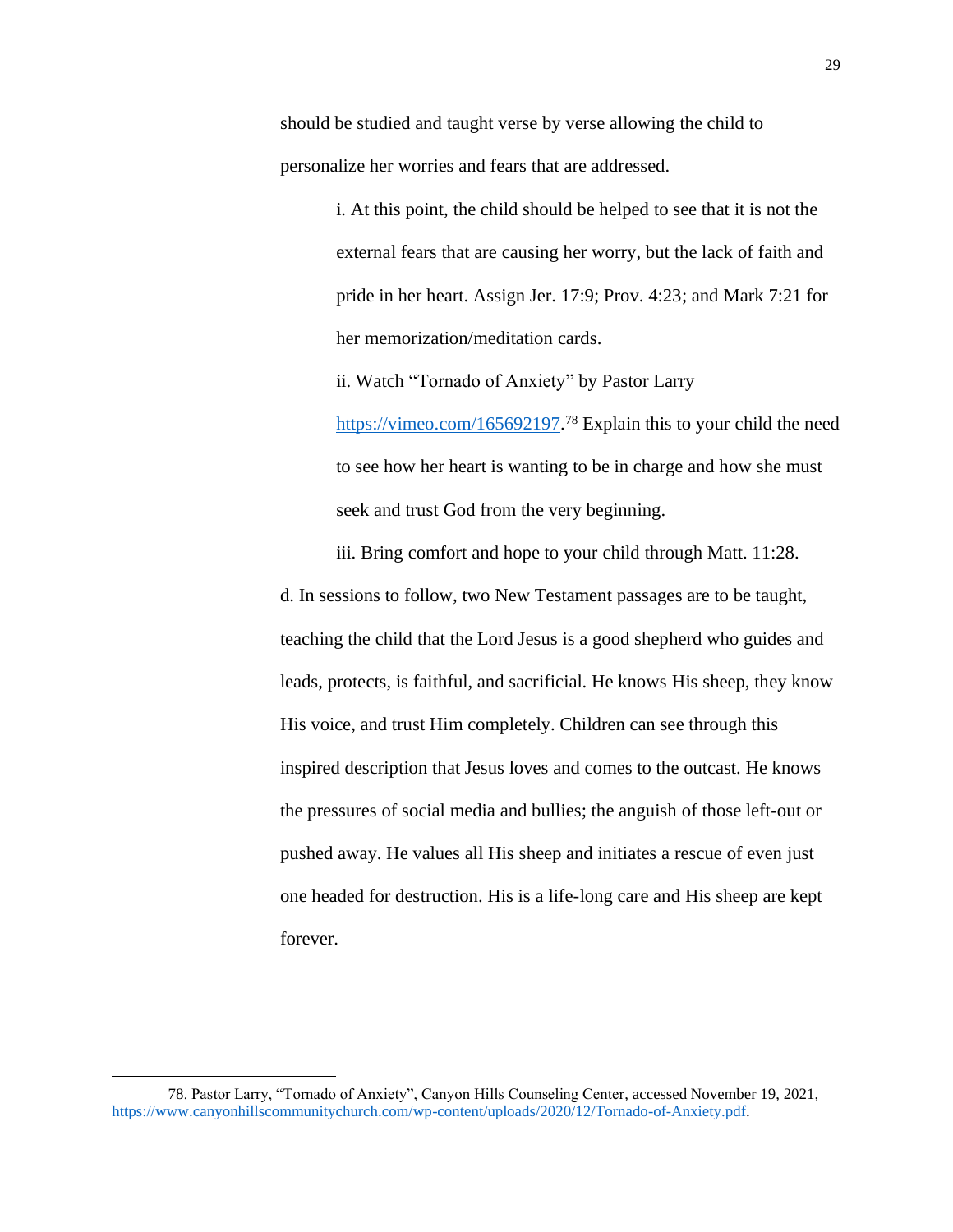i. Homework in these sessions would include memorization and meditation cards based on 1 Peter 5:6-7: Rom. 8:28-29, 28-29; Matt. 6:33-34; Job 42:2; Is. 41:10; Luke 10:27.

ii. Listen to *Hidden in My Heart* Scripture Lullabies:

[https://www.youtube.com/watch?v=eyHn\\_KPm3uk](https://www.youtube.com/watch?v=eyHn_KPm3uk) ("The Peace of God" $)^{79}$ 

iii. Read *Zoe's Hiding Place* by David Powlison and Joe Hox.<sup>80</sup> iv. This is a good time to begin a "Thought Renewal Worksheet"<sup>81</sup> helping the child to see how to put-off/Renew the mind/Put-on. She is ready to begin replacing sinful, anxious thoughts with the truth of Scripture (Eph. 4:21-24; Col. 3:10, 16; 2 Cor. 5:17). v. Talk of thoughts as "flies" and do the "Taking Thoughts Captive" exercise by Julie Lowe. $82$  This will help the anxious child realize that she controls her thoughts and not the other way around (2 Cor. 10:5).

v. Make a list of those who need encouragement and reach out to them finding something good to do for them. Taking a homemade card or cookies to an elderly neighbor or church member or

<sup>79. &</sup>quot;The Peace of God", *Hidden in My Heart Lullaby Journey Through Scripture*, Vol. 1 (Sony CD, November 4, 2017).

<sup>80.</sup> David Powlison, *Zoe's Hiding Place: When You are Anxious* (Greensboro, NC: New Growth Press, 2018).

<sup>81.</sup> Stuart Scott, "Thought Renewal Worksheet", (Course Materials, Applied Soul Care II: The Master's University, Santa Clarita, CA, Fall 2021).

<sup>82.</sup> Julie Lowe, *Building Bridges, Biblical Counseling Activities for Children + Teens* (Greensboro, NC: New Growth Press, 2020).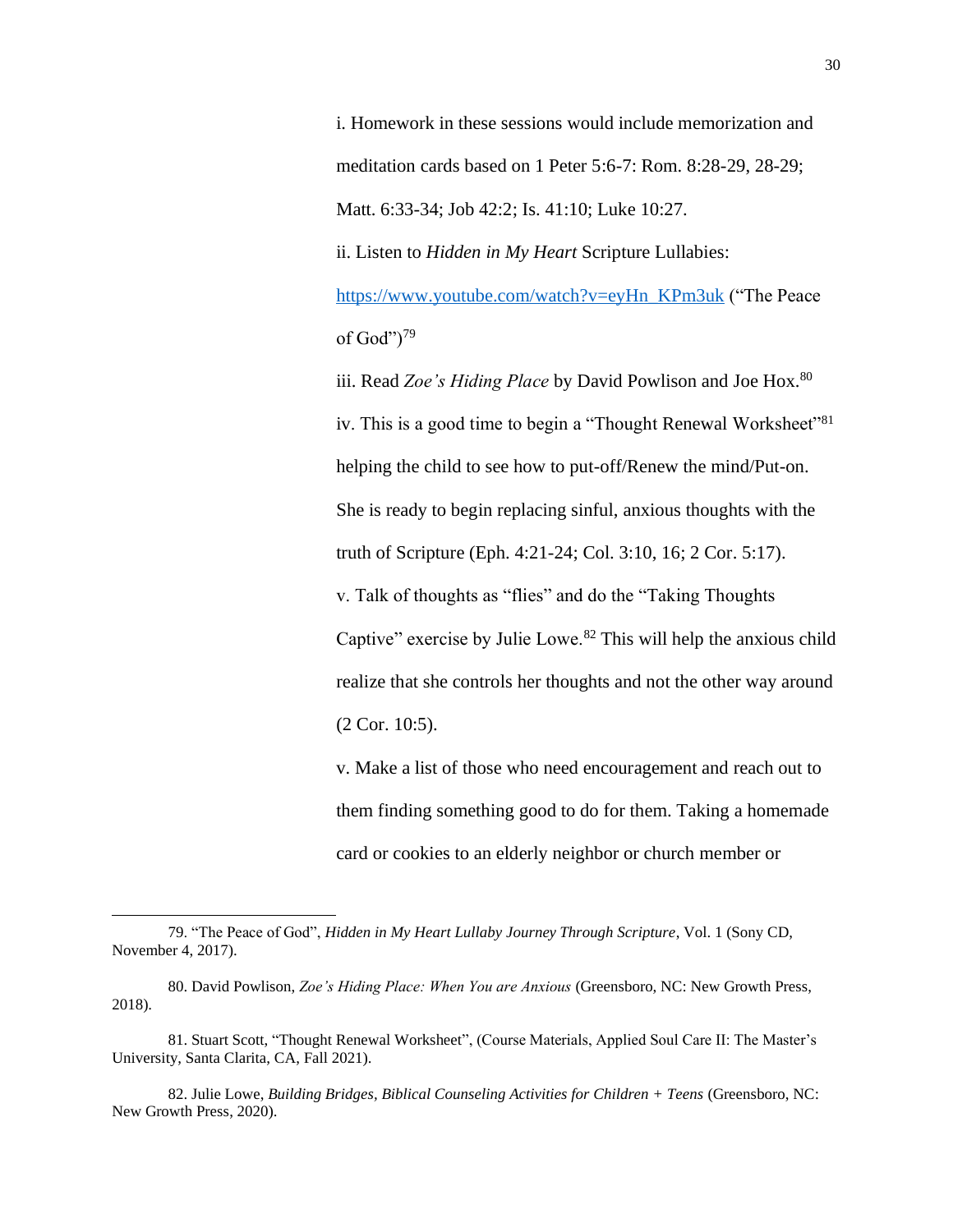befriending a lonely child at school. Seek to serve and look to other's needs (Phil. 2:3-7).

#### VI. Conclusion

A. In recent months with COVID continuing to press in on all sides, the ever-present weight of social media, and children increasingly the target of abuse and exploitation; anxiety among children is more prevalent than ever.<sup>83</sup>

B. Secular health care providers and therapists view anxiety as a brain/physical issue and tend to treat with medicine and behavior cognitive therapy; never addressing the root cause.

C. A biblical counselor can help parents to counsel their anxious child by helping her see her heart, her desires, and her need to trust in a loving, compassion God; who is her good shepherd. This transformation from anxiety to trust may take time (Phil. 2:12-13; 2 Cor. 3:18) but will lead to still waters, green pastures, and peace beyond understanding.

<sup>83.</sup> Charles Hodges, MD, "Anxiety, Medicine, and the Psalms", ACBC Annual Conference (Charlotte, NC: October 5, 2021), accessed November 18, 2021.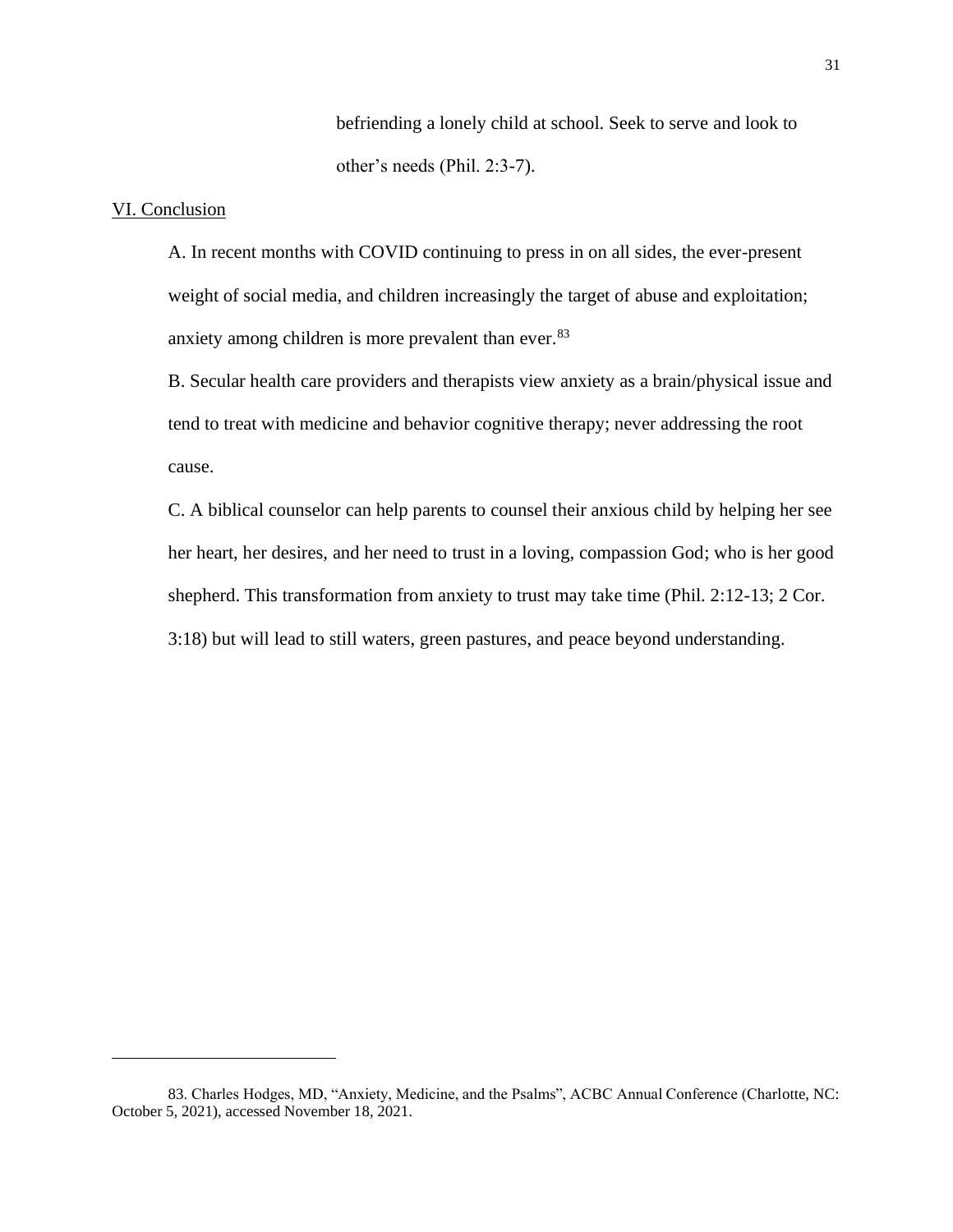#### **Bibliography**

- Adams, Jay, *The Christian Counselor's Manual: The Practice of Nouthetic Counseling*, Grand Rapids, MI: Zondervan, 1973.
- Alexander, Constance, interview by author, Crossroads Counseling Center, Tulsa, OK.
- Baker, Amy ed., *Caring for the Souls of Children: A Biblical Counselor's Manual*, Greensboro, NC: New Growth Press, 2020.
- Boers, Elroy, Mohammad H. Afzali, and Patricia Conrod, "Temporal Associations of Screen Time and Anxiety Symptoms Among Adolescents", The Canadian Journal of Psychiatry, November 4, 2019, accessed October 31, 2021, [https://journals.sagepub.com/doi/full/10.1177/0706743719885486.](https://journals.sagepub.com/doi/full/10.1177/0706743719885486)

Bridges, Jerry, Respectable Sins, Colorado Springs, CO: NavPress, 2007.

\_\_\_\_\_\_\_\_\_\_\_, *Trusting God*, Colorado Springs, CO: NavPress, 2008.

- Bubrick, Jerry, "What is the Best Treatment for Anxiety?", Child Mind Institute, accessed October 30, 2021, [https://childmind.org/article/behavioral-treatment-kids-anxiety/.](https://childmind.org/article/behavioral-treatment-kids-anxiety/)
- Burke-Harris MD, Nadine, "How Childhood Trauma Affects Health Across a Lifetime", Ted Talk: February 17, 2015, accessed September 7, 2021, https://www.ted.com/talks/nadine\_burke\_harris\_how\_childhood\_trauma\_affects\_health [cross\\_a\\_lifetime](https://www.ted.com/talks/nadine_burke_harris_how_childhood_trauma_affects_health_cross_a_lifetime)
- Busenitz, Nathan, *Living a Life of Hope: Stay Focused on What Really Matters*, Uhrichville, OH: Barbour Publishing, 2003.
- Diagnostic and Statistical Manual of Mental Disorders 5<sup>th</sup> ed., Washington D.C.: American Psychiatric Publishing, 2013.
- Family and Children Services, Tulsa Oklahoma, [https://www.fcsok.org/.](https://www.fcsok.org/)
- Fitzpatrick, Elyse and Laura Hendrickson, *Will Medicine Stop the Pain? : Finding God's Healing for Depression, Anxiety, & Other Troubling Emotions*, Chicago, IL: Moody Press, 2006.
- Futato, Mark D., "The Book of Proverbs", in *Cornerstone Biblical Commentary*, vol. 7, ed. Philip W. Comfort (Carol Stream, IL: Tyndale House Publishers, 2009.
- Greggo, Stephen and Timothy Sisemore, eds. *Counseling and Christianity*. Downers Grove, IL: InterVarsity Press, 2012.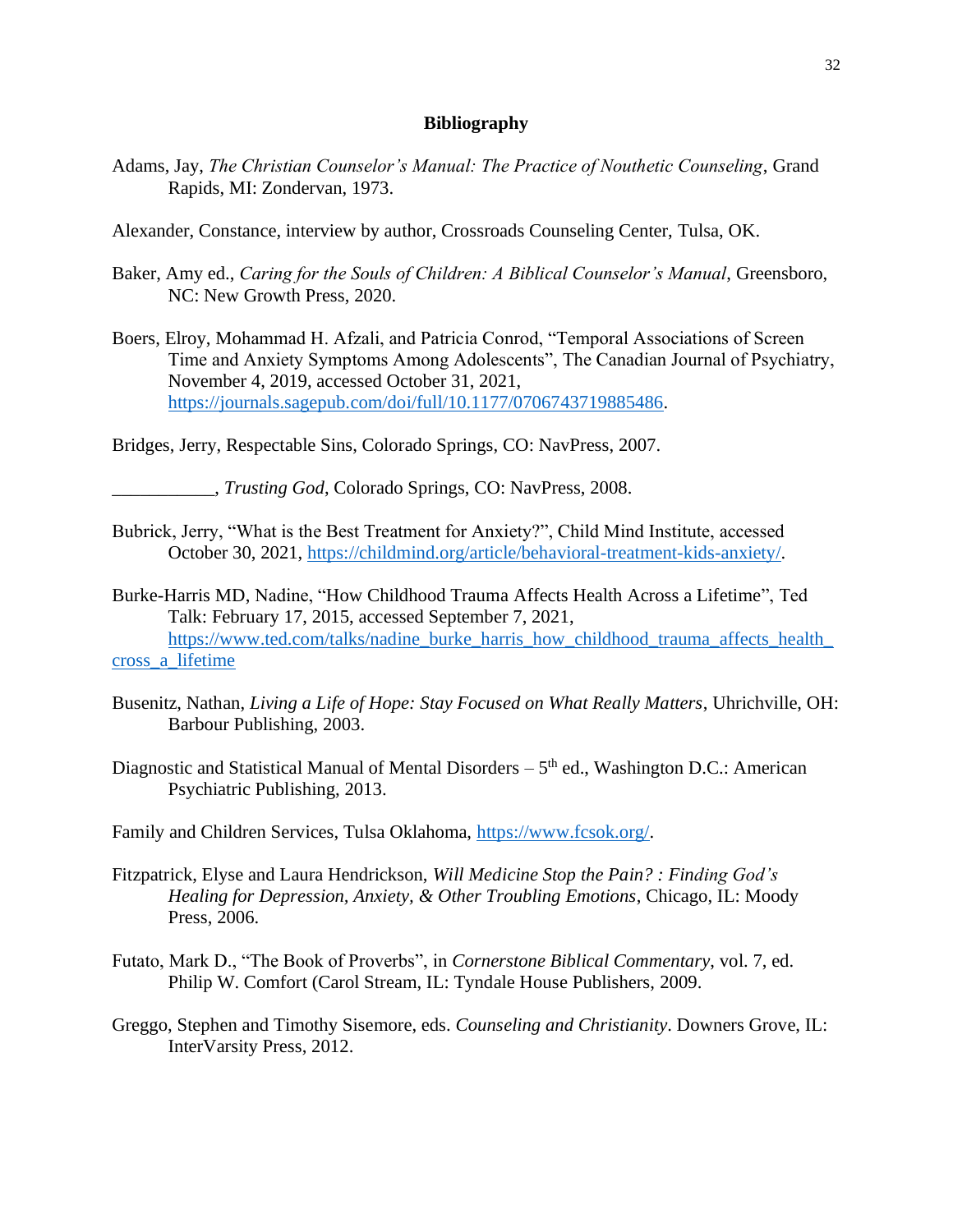Heck, Susan, "The Sovereignty of God as Seen in Psalm 145", ACBC Annual Conference (Charlotte, NC: October 5, 2021), accessed November 17, 2021, [https://acbcdigitalresources.s3.us-west](https://acbcdigitalresources.s3.us-west-amazonaws.com/resources/2021+Annual+Conference+-+O+Church+Arise/Breakout+Session+Audio/14+Susan%C2%A0Heck+-+The+Sovereignty+of+God+as%C2%A0Seen+in+Psalm+145.mp3)[amazonaws.com/resources/2021+Annual+Conference+-](https://acbcdigitalresources.s3.us-west-amazonaws.com/resources/2021+Annual+Conference+-+O+Church+Arise/Breakout+Session+Audio/14+Susan%C2%A0Heck+-+The+Sovereignty+of+God+as%C2%A0Seen+in+Psalm+145.mp3)

[+O+Church+Arise/Breakout+Session+Audio/14+Susan%C2%A0Heck+-](https://acbcdigitalresources.s3.us-west-amazonaws.com/resources/2021+Annual+Conference+-+O+Church+Arise/Breakout+Session+Audio/14+Susan%C2%A0Heck+-+The+Sovereignty+of+God+as%C2%A0Seen+in+Psalm+145.mp3) [+The+Sovereignty+of+God+as%C2%A0Seen+in+Psalm+145.mp3](https://acbcdigitalresources.s3.us-west-amazonaws.com/resources/2021+Annual+Conference+-+O+Church+Arise/Breakout+Session+Audio/14+Susan%C2%A0Heck+-+The+Sovereignty+of+God+as%C2%A0Seen+in+Psalm+145.mp3)

Hodges, Charles MD, "Anxiety, Medicine, and the Psalms", ACBC Annual Conference (Charlotte, NC: October 5, 2021), accessed November 18, 2021. [https://acbcdigitalresources.s3.us-west-](https://acbcdigitalresources.s3.us-west-2.amazonaws.com/resources/2021+Annual+Conference+-+O+Church+Arise/Breakout+Session+Audio/19+Charles+Hodges+-+Anxiety%2C+Medicine%2C+and+the+Psalms.mp3)[2.amazonaws.com/resources/2021+Annual+Conference+-](https://acbcdigitalresources.s3.us-west-2.amazonaws.com/resources/2021+Annual+Conference+-+O+Church+Arise/Breakout+Session+Audio/19+Charles+Hodges+-+Anxiety%2C+Medicine%2C+and+the+Psalms.mp3)

[+O+Church+Arise/Breakout+Session+Audio/19+Charles+Hodges+-](https://acbcdigitalresources.s3.us-west-2.amazonaws.com/resources/2021+Annual+Conference+-+O+Church+Arise/Breakout+Session+Audio/19+Charles+Hodges+-+Anxiety%2C+Medicine%2C+and+the+Psalms.mp3)

[+Anxiety%2C+Medicine%2C+and+the+Psalms.mp3](https://acbcdigitalresources.s3.us-west-2.amazonaws.com/resources/2021+Annual+Conference+-+O+Church+Arise/Breakout+Session+Audio/19+Charles+Hodges+-+Anxiety%2C+Medicine%2C+and+the+Psalms.mp3)

- Hoge, Elizabeth, David Bickham, Joanne Cantor, "Digital Media, Anxiety, and Depression in Children", *Pediatrics*, November 2017, accessed October 31, 2021, [https://pediatrics.aappublications.org/content/140/Supplement\\_2/S76](https://pediatrics.aappublications.org/content/140/Supplement_2/S76).
- Kellemen, Bob, *Grief and Your Child: Sharing God's Comfort in Loss*, Greensboro, NC: New Growth Press, 2021.
- Kellemen, Bob. ed. *Scripture and Counseling*. Grand Rapids, MI: Zondervan, 2014.
- Leuzarder, John B. *The Gospel for Children*, Wapwallopen, PA: Shepherd Press, 1996.
- Louvar-Reeves, Melissa A., *15-Minute Focus*: *Trauma and Adverse Childhood Experiences*, Chattanooga, TN: National Center in Youth Issues, 2020.
- Lowe, Julie, *Building Bridges: Biblical Counseling Activities for Children and Teens*, Greensboro, NC: New Growth Press, 2020.
	- \_\_\_\_\_\_\_\_\_\_, *Helping Your Anxious Child: What to Do When Worries Get Big*, Greensboro, NC: New Growth Press, 2018.
- MacDonald, James, ed., *Christ-Centered Biblical Counseling*, Eugene, OR: Harvest House Publishers, 2013.
- Motyer, J. Alec, *[Isaiah: An Introduction and Commentary](https://ref.ly/logosres/totc23isus?ref=Bible.Is40.9g-11&off=686&ctx=e+that+have+young).+~Note+the+contrast+be)*, vol. 20, Tyndale Old Testament Commentaries (Downers Grove, IL: InterVarsity Press, 1999), 277.
- Nicewander, Sue and Maria Brookins, Treasure in the Ashes: *Our Journey Home From the Ruins of Sexual Abuse*, Wapwallopen, PA: Shepherd Press, 2018.

Pastor Larry, "Tornado of Anxiety", Canyon Hills Counseling Center, accessed November 19, 2021, [https://www.canyonhillscommunitychurch.com/wp](https://www.canyonhillscommunitychurch.com/wp-content/uploads/2020/12/Tornado-of-Anxiety.pdf)[content/uploads/2020/12/Tornado-of-Anxiety.pdf.](https://www.canyonhillscommunitychurch.com/wp-content/uploads/2020/12/Tornado-of-Anxiety.pdf)